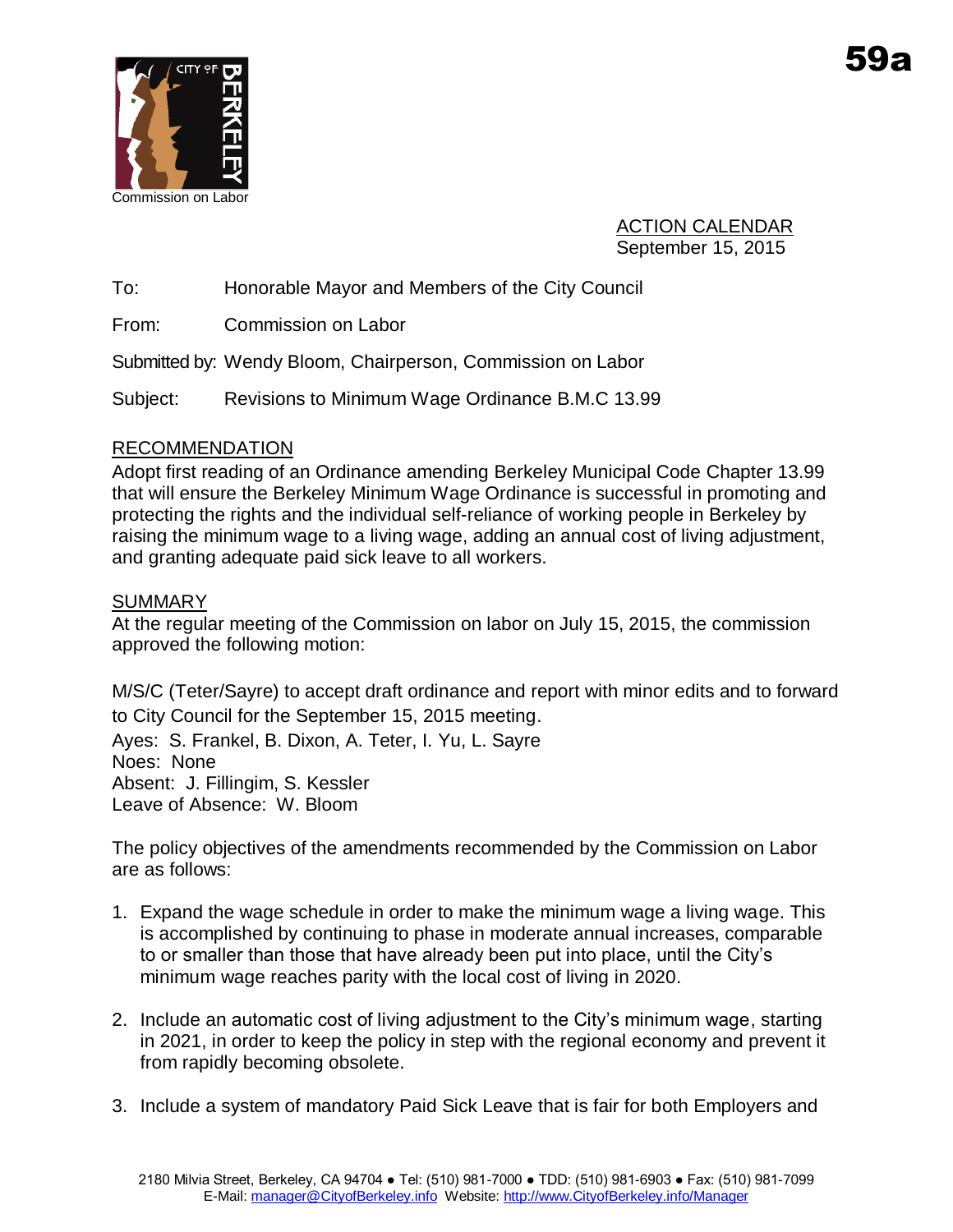Employees, based on the successful policy model used by the City and County of San Francisco, where workers earn Paid Sick Leave based on the number of hours they've worked, with a cap based on the size of their Employer's business.

- 4. Establish clear rules and regulations around service charges in order to provide clear guidelines for local business owners and protect workers from wage and tip theft, based on the successful policy model used by the City of Oakland.
- 5. Clarify the existing exemptions within the ordinance. The exemption for job-training programs shall be clarified to specify its application only to temporary job-training positions. Temporary is defined as no more than 1040 working hours in any 365 day period. The exemption for on-call workers is removed in its entirety. The exemption for collective-bargaining agreements is corrected to properly reference federal law.

#### FISCAL IMPACTS OF RECOMMENDATION

The Commission foresees no significant fiscal impact resulting from these recommendations.

In the short term, the primary possible impact of these recommendations would be an increase in the amount of City Staff time spent on implementation and enforcement. However, due to the passive enforcement model utilized by the Minimum Wage Ordinance, wherein investigations are only launched when complaints are filed, and also due to the inclusion of a mechanism for informal resolution between Employees and Employers, which has proven highly effective thus far, this potential impact would be minimized.

In the long term, the City is predicted to directly benefit from the increase in tax revenues brought about by the elevated levels of consumer spending that occur when low-wage workers are lifted out of poverty. The City may also enjoy indirect benefits, financial and otherwise, associated with the resulting reduction in local poverty, such as a drop in crime or a boost to educational achievement, though these effects are difficult to isolate and quantify.

#### CURRENT SITUATION AND ITS EFFECTS

As of October 1<sup>st</sup> 2014, the minimum wage rate in Berkeley is \$10 per hour, which is approximately \$6 per hour less than is necessary for a single full-time worker in Berkeley to be financially self-reliant. In such a minimum wage workers' annual budget, this equates to a shortfall of roughly \$12,500 worth of basic living expenses that they must suffer for lack of, go into debt to cover, or rely on public safety net programs to provide. Government data shows that more than one third of the workers in California's food-retail sector, where minimum wage labor is concentrated, rely on some form of public assistance. The total cost to the state's taxpayers for this assistance, which essentially subsidizes the labor costs of low-wage employers, is in excess of \$662 million each year. The scheduled increase to \$11 per hour in 2015 and \$12.53 per hour in 2016 are each expected to reduce the relative size of this budget shortfall, also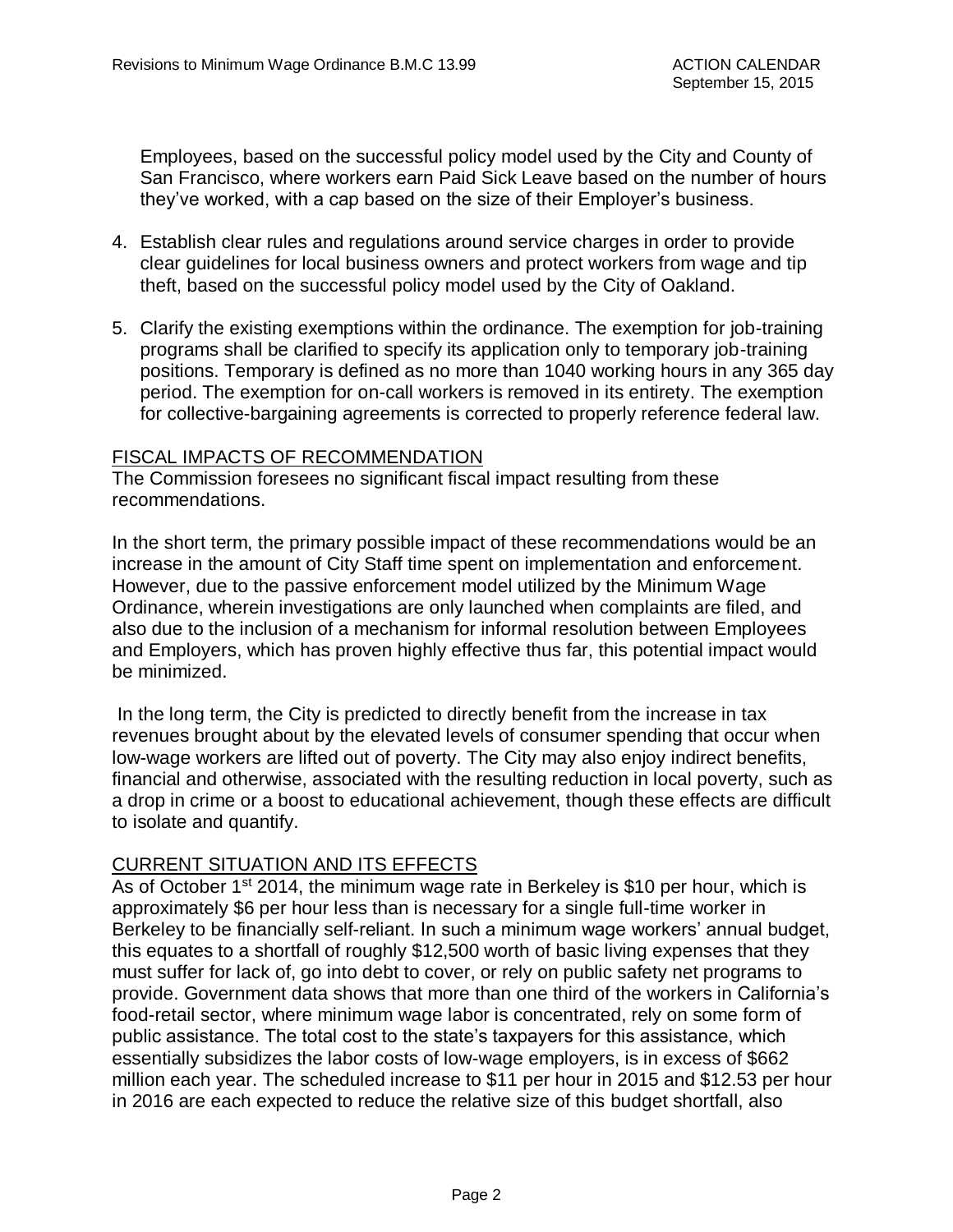known as the working poverty gap, but they remain far from eliminating it entirely. The gap can reliably be expected to begin widening again in 2017 and each year thereafter, as inflation drives up the local cost of living relative to the fixed minimum wage of \$12.53 per hour. As such, the current version of the Minimum Wage Ordinance lacks a long-term solution to the fundamental problem of working people living in poverty due to stagnant wages.

Current state law regarding Paid Sick Leave allows workers to accumulate one hour of Paid Sick Leave for every 30 hours worked, but allows Employers to limit the use of Paid Sick Leave an Employee can take in one year to 24 hours, or 3 working days. The lack of an adequate amount of Paid Sick Leave means that workers are still likely to go to work while sick, which creates both health and economic hazards for workers, businesses, and consumers.

In response to changes in various municipal minimum wage policies, many businesses in the East Bay region, particularly in the food service sector, where the largest portion of minimum wage labor is concentrated, have altered their price/compensation structures to include automatic "service charges" with each bill. These automatic service charges are often presented or seen as an alternative to customers' voluntary tipping/gratuity. However, compared to tipping/gratuity, which is very well-defined as the sole property of Employees and protected under both municipal and state law, the legal definition of a "service charge" is ambiguous, and no such labor protections exist regarding how the money is used and/or distributed by Employers. This "non-policy" leaves workers structurally vulnerable to wage and tip theft, creates liability risks for Employers utilizing such a system, and causes confusion among local consumers regarding how the money is being used.

The Commission notes that several of the issues addressed by these recommendations have also been the subject of policies recently enacted at the state level. Although the Berkeley Commission on Labor applauds the work and progress of our state legislature, the Commission feels that it is absolutely necessary for the City of Berkeley to engage these issues at the local level. None of California's recent state-wide regulations currently go far enough to adequately protect workers, nor are they structurally suited to take into account local economic conditions in Berkeley.

In recognition of this urgent need for action, other cities in the Bay Area, such as San Francisco, San Jose, Oakland, Emeryville, and Richmond, have all begun to raise their own municipal minimum wages and bring them closer to the relative cost of living. In some cases, however, areas with lower costs of living have instated higher minimum wages than currently in place in Berkeley, demonstrating that the City's relatively new Minimum Wage Ordinance has already begun to lag behind the regional norm.

#### BACKGROUND

In April of 2013, Mayor Tom Bates, along with co-sponsoring Councilmembers Jesse Arreguin and Kriss Worthington, introduced a resolution directing the Commission on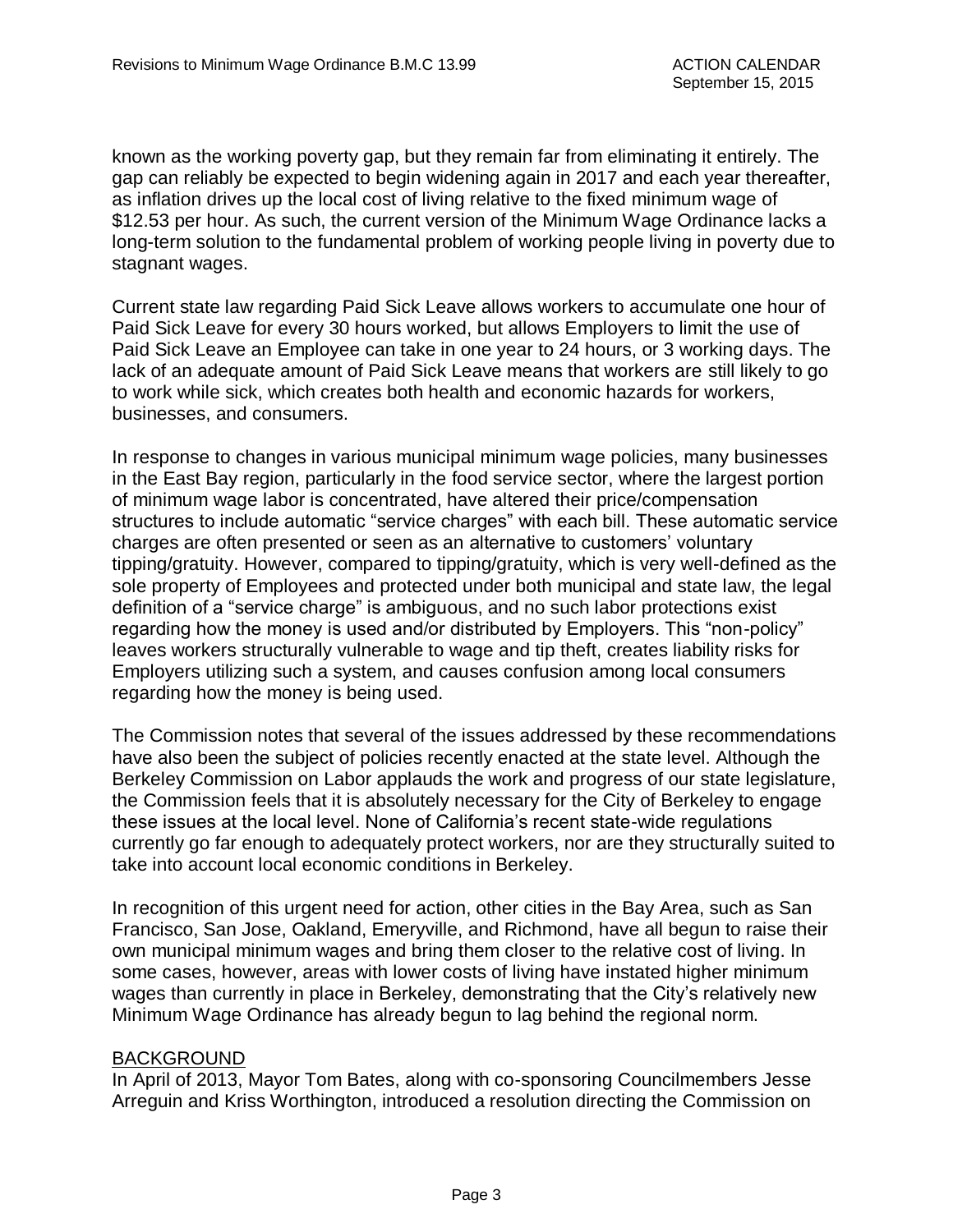Labor to prepare recommendations regarding the implementation of a city-wide minimum wage. The resolution was unanimously passed, and the Commission on Labor began researching, drafting, and conducting public outreach in May 2013. The Commission submitted its original draft of the Minimum Wage Ordinance in January of 2014. The City Council passed an amended version of the ordinance in June of 2014, the first phase of which went into effect on October 1st of that same year, raising the minimum wage in Berkeley to \$10 per hour.

In September of 2014, Councilmembers Linda Maio and Darryl Moore directed the Commission on Labor to review the correspondence and materials received during the public debate and return to City Council with recommendations regarding sick leave, other benefits, and any other features that should be considered and enacted as part of the Minimum Wage. In accordance with this directive, the Commission on Labor and the Sub-Committee on the Minimum Wage conducted extensive outreach with community stakeholders, including representatives of both labor and business (particularly small businesses), in order to gather information and facilitate participation by the public.

#### ENVIRONMENTAL SUSTAINABILITY

The amendments recommended by the Commission on Labor are not expected to have any negative effect on the City's environmental sustainability.

The Commission on Labor notes the existence of an extensive body of scientific literature detailing the relationship between economic and environmental conditions. This research clearly demonstrates that poverty has a negative impact on the environment by incentivizing short-term rewards and the externalization of costs, which impedes the ability of impoverished workers to make sound long-term decisions regarding the health of their environment. If workers cannot sustain themselves on current sub-poverty wage levels, they cannot be realistically expected to help sustain their local environment. To the extent that a sound minimum wage policy combats poverty and enables citizens to both work and live locally, these amendments will promote environmental sustainability in Berkeley.

#### RATIONALE FOR RECOMMENDATION

It is the view of the Commission on Labor that these amendments are necessary for a functional and fair minimum wage policy for the City of Berkeley, and furthermore, that such a policy is necessary for a healthy economy and for the ongoing welfare of the community. Municipal minimum wages have repeatedly demonstrated themselves to be a highly effective means of combating poverty among working families while stimulating the local economy at the same time, significantly benefitting the community as a whole. Critical opposition and predictions of negative impacts resulting from such policies, on the other hand, are largely unsupported by real research and based on anecdotal information promulgated by special interests. The body of sound empirical evidence clearly shows that the overall effect of raising the minimum wage on the local economy is overwhelmingly positive.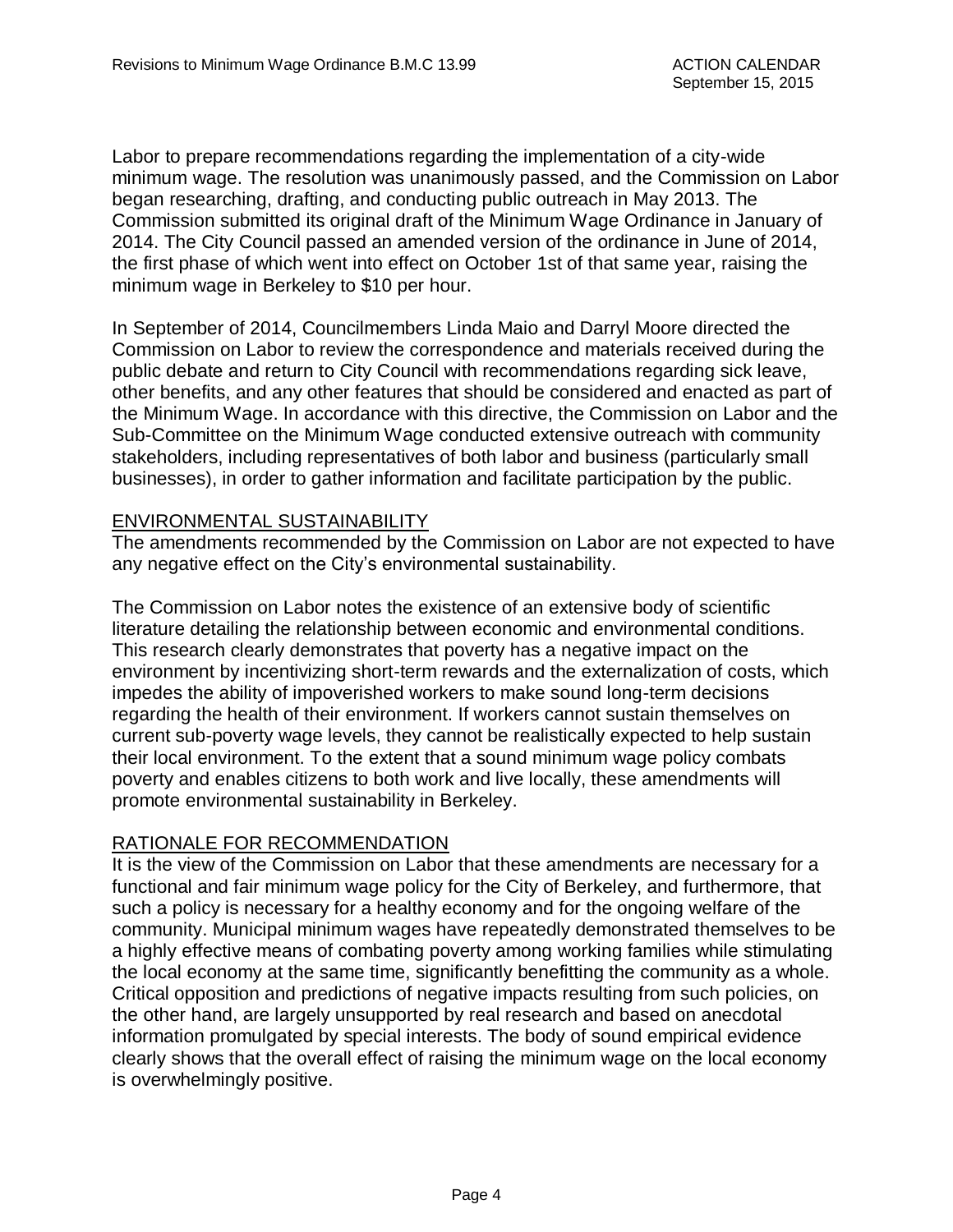Throughout the public outreach process conducted during the drafting process, the Commission received strong support from Berkeley citizens for the proposed amendments. The Commission observed a widespread desire to see Berkeley demonstrate leadership in regard to establishing fair labor practices, and to keep pace with other municipalities in the region as they modernize their own labor policies. Consumer opinions also indicated an interest in ethical consumption and a strong willingness to support businesses they knew were providing livable wages and fair conditions to workers. Berkeley business owners expressed an almost universal desire to pay out higher wages and retain quality workers, but expressed concerns about having to remain economically competitive while doing so. Having a municipal minimum wage tied to the local cost of living is the simplest and most reliable way to address these concerns, protect responsible business owners from unfair competition, and promote an ethically responsible local economy that provides for all the members of the community.

It is almost universally recognized among economists and policymakers that including a cost of living adjustment is fundamentally necessary for a minimum wage policy to work as it was intended. Such provisions are considered good standard practice for minimum wage policies, since, without such a provision, the policy is guaranteed to become obsolete and require amendment at a later date. Similarly, a minimum wage policy that falls short of providing a living wage to workers is fundamentally incapable of solving the problem it sets out to address, i.e. working families living in poverty. The Commission feels that it is imperative for Berkeley to plot a path towards a universal living wage in order to address the root issue of wage stagnancy in our economy and commit itself to overcoming working poverty in our community.

As an issue of rising prominence, service charge regulation was duly discussed during the drafting process. The Labor Commission consulted with several business owners in Berkeley who practice such models multiple times and considered their concerns regarding such regulation. Compared to traditional tipping/gratuity models, service charge models have the distinct advantage of being able to address the often serious inequity in overall compensation between traditional service workers, like bartenders and waitresses (also known as the "front of the house" staff), who receive tips and gratuities and other workers such as cooks and janitors (also known as the "back of the house" staff), who are not legally entitled to participate in tip pools under federal labor law. However, in the absence of other key longstanding legal protections that exist for tips/gratuities under state and federal law, a significant amount of the financial compensation for all the establishment's workers are vulnerable to theft by Employers. Thus, after much consideration, the Commission came to the conclusion that it was necessary to create clear rules regarding the lawful use of money collected as service charges in order to protect workers, reduce confusion among customers, and avoid liability for employers. The amendments recommended by the Commission on Labor ensure that money collected as service charges ultimately goes to workers in one form or another and cannot be used to increase profits or subsidize mandatory labor costs. This is necessary both to make enforcement manageable for City Staff and to avoid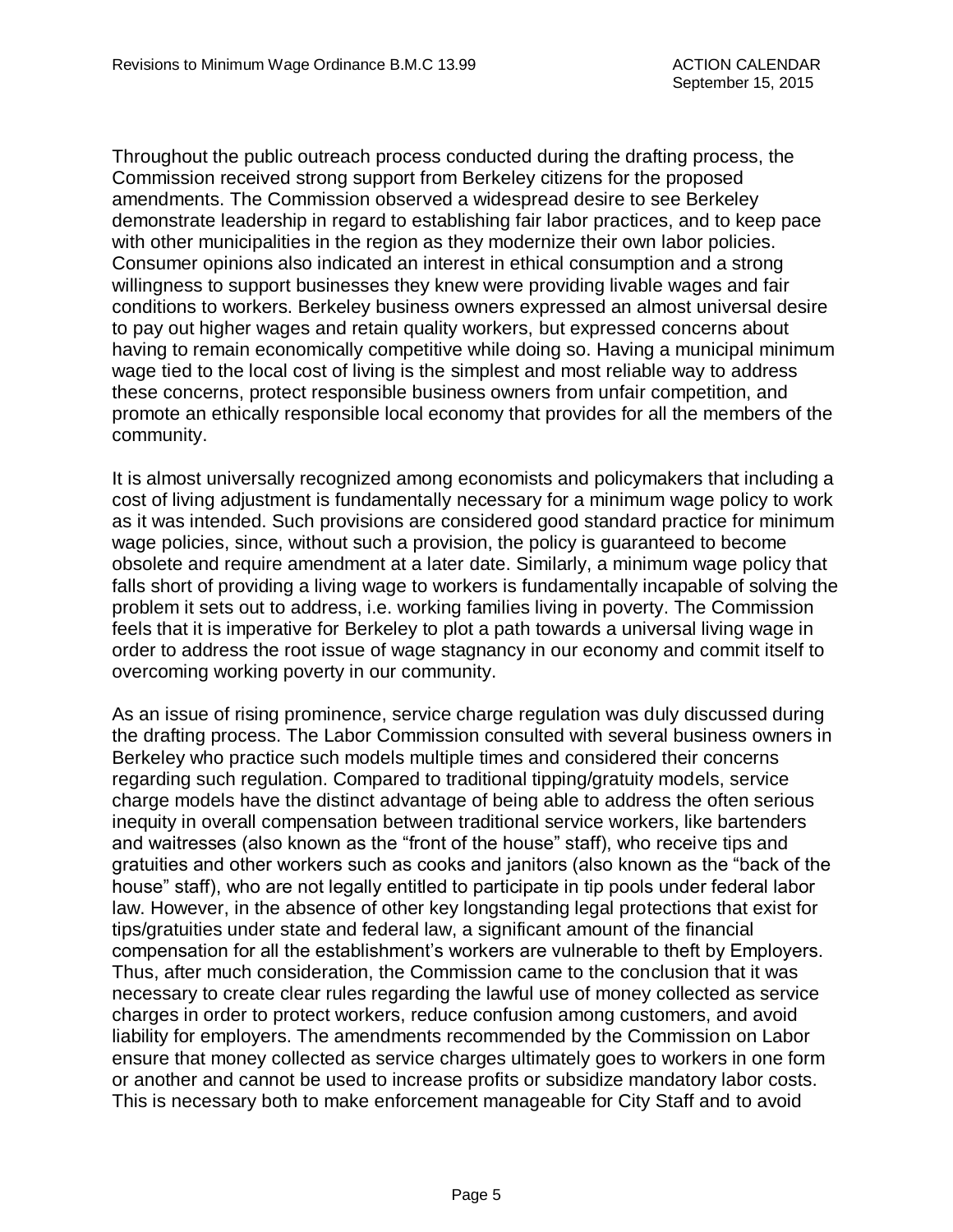creating structural loopholes that would allow unethical employers to sidestep decades of established labor regulations in California.

After further research into the nature and conditions of on-call work and on-call workers, it is the opinion of the Commission on Labor that being on-call constitutes a significant demand on a workers' individual freedom, impeding their ability to live their own life and maintain their own welfare, to the degree that it should not be exempt from the requirements of this chapter. On-call work is typically found in part-time, low-wage employment sectors like retail and food service where at-risk workers are concentrated. Additionally, on-call work is typically not considered gainful employment for such workers, due to being unstable by nature and highly disruptive to the rest of their life and schedule. Keeping workers on-call is a way for employers to cut costs, since it shifts a business' labor-related risks onto its workers. Removing the exemption for oncall work will remove the incentive for employers to engage in this harmful practice.

It was the Commission's original intention for the job training exemption to be limited to temporary or part-time positions, in order to ensure that they remained focused on training and graduating workers into higher echelons of the workforce and not used as a loophole for cheap year-round labor. Similarly, it was the Commission's original intention for the collective bargaining waiver provision to be compatible with all federal regulations regarding collective bargaining entities. The recommended amendments to these exemptions more accurately reflect the Commission's original intentions.

#### ALTERNATIVE ACTIONS CONSIDERED

After its initial review of the current Minimum Wage Ordinance, the Commission on Labor considered recommending a wage increase schedule that would have aligned the city-wide minimum wage with the Berkeley Living Wage by 2017. Although there is merit to aligning the City's policies and lifting workers out of poverty rapidly, Commission ultimately discarded this model and opted for a schedule that was more predictable and made increases in more moderate steps in order to make it simpler for business owners to plan for compliance and give them all adequate time to adjust their business models.

In response to the City Council's directive to investigate including healthcare in the Minimum Wage Ordinance, the Commission on Labor considered adding a provision similar to one in the Berkeley Living Wage Ordinance that would have required employers to pay an additional hourly rate to employees in the form of either healthcare or increased wages. In order to simplify enforcement and avoid potential legal issues relating to the federal Employee Retirement Income Security Act, the Commission opted for the single-rate wage model seen in the final draft. The original goal of this policy was to encourage business owners to provide healthcare and reward those already doing so. Since workers can now purchase affordable healthcare individually through the state exchange, the single-rate wage model is more expedient for all parties – workers, employers, and the City. Furthermore, the Commission notes that the healthcare plan (or other forms of health benefits of a given cash value) selected by the employer may not provide an optimal return on value for each of their workers. The Labor Commission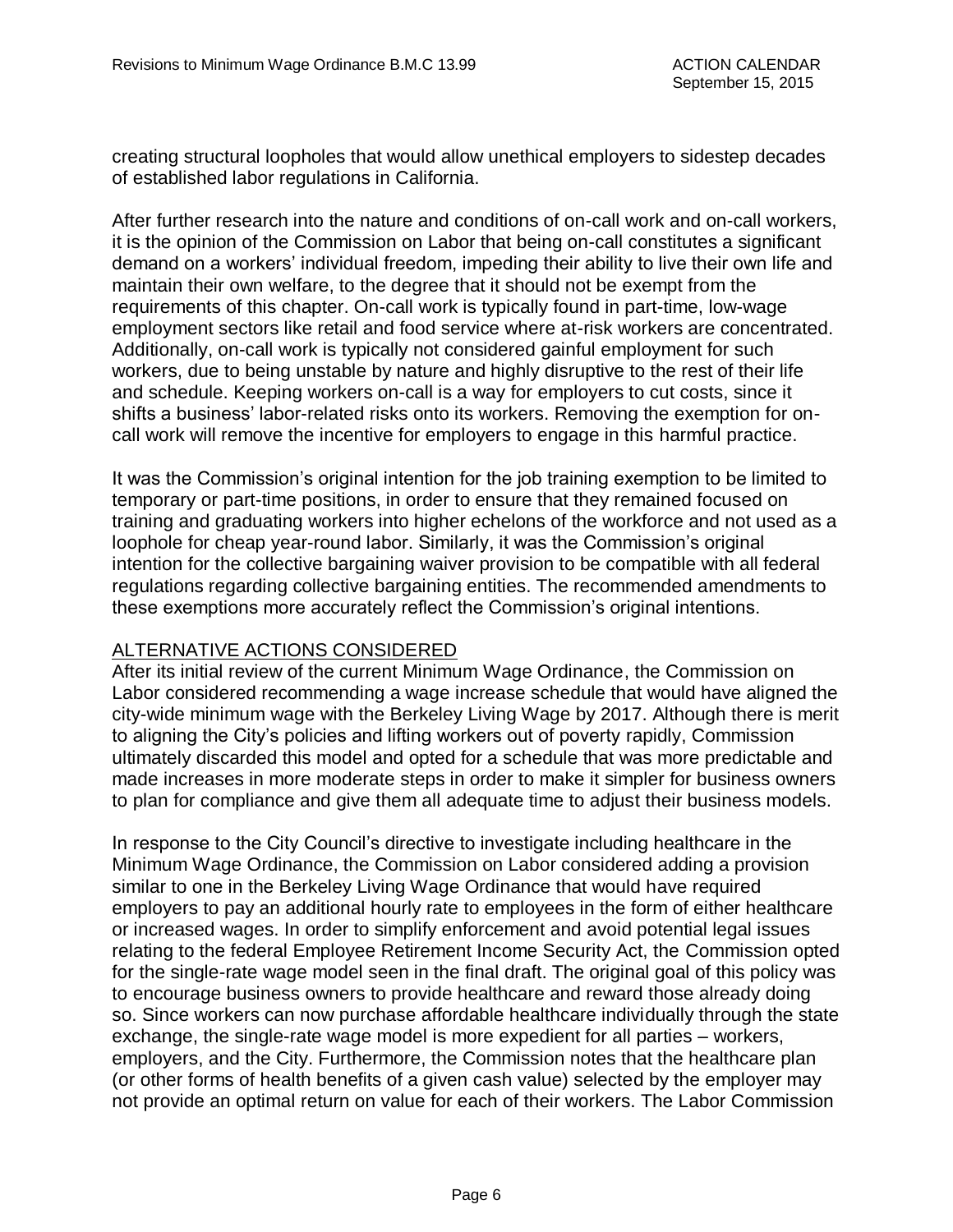agreed that by giving the cash value of the worker's labor to the worker themselves, they will be able to shop for the health care in the open market and choose the plan most suitable for their personal circumstances.

While researching the issue of service charges, the Commission found that some businesses in Berkeley are already utilizing versions of the service charge models, but in the absence of formal regulation, each business had its own system for collecting and distributing the money. In an attempt to accommodate existing practice whenever possible, the Commission considered the feasibility of alternative regulatory models that would allow employers to receive a portion of the money collected as service charges, based on qualifying criteria relating to Employee compensation. Ultimately, the Commission found this type of alternative policy model to be highly problematic, both because they remain too open to exploitation by bad-faith actors and because they would complicate enforcement considerably for City Staff. Thus, the Commission saw it as necessary to protect money collected as service charges in a manner similar to tips and gratuities and guarantee that 100% of it goes to workers.

During discussions around the review of the ordinance and working conditions in Berkeley, the Commission recognized several other labor issues and aspects of the City's labor policy that require address. Currently, there is an urgent need for a municipal policy regarding fair scheduling and advance notice of work shifts. Provisions regarding these issues were considered for inclusion with these recommendations, but more time was needed for the research and drafting process. The Commission also recognized a need for policy provisions to assist the re-entry of ex-felons into the work force, but decided to split this work off into a separate recommendation, known as Fair Chance/Ban the Box, based on direction from City Council. Lastly, the Commission recognizes a need to go beyond existing state regulations to ensure that workers receive equal pay for equal work, regardless of gender, ethnicity, or sexual orientation, and that workers who are parents receive some form of child-care leave.

#### CITY MANAGER

See City Manager companion report.

#### CONTACT PERSON

Angus Teter, Chairperson, Subcommittee on Minimum Wage & Living Wage Ordinances, Commission on Labor, (650) 799-0724 Wendy Bloom, Chairperson, Commission on Labor, (510) 701-0192 Delfina Geiken, Commission Secretary, (510) 981-7551

Attachments:

1: Ordinance

2: MWO/LWO Subcommittee Recommended Amendments to Berkeley MWO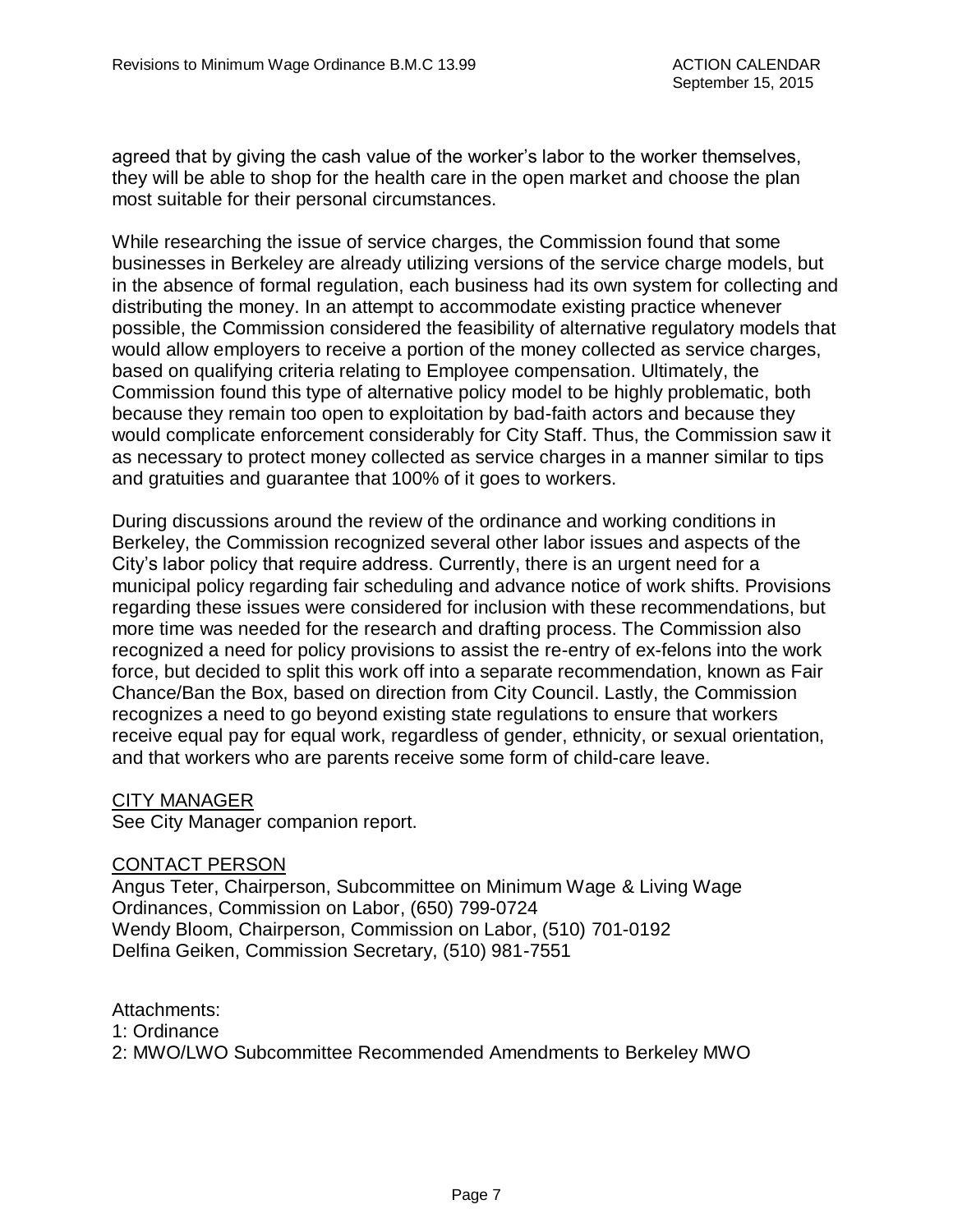#### ORDINANCE NO. -N.S.

#### REVISIONS TO MINIMUM WAGE ORDINANCE; AMENDING BERKELEY MUNICIPAL CODE CHAPTER 13.99

BE IT ORDAINED by the Council of the City of Berkeley as follows:

Section 1. That Berkeley Municipal Code Section 13.99.030 is amended to read as follows:

#### **13.99.030 Definitions**

The following terms shall have the following meanings:

A. "City" shall mean the City of Berkeley.

B. "Department" shall mean the Department of Finance or other City department or agency as the City shall by resolution designate.

C. "Employee" shall mean any person who:

1. In a calendar week performs at least two (2) hours of work for an Employer within the geographic boundaries of the City; and

2. Qualifies as an Employee entitled to payment of a minimum wage from any Employer under the California minimum wage law, as provided under Section 1197 of the California Labor Code and wage orders published by the California Industrial Welfare Commission, or is a participant in a Welfare-to-Work Program.

D. "Employer" shall mean any person, including corporate officers or executives, as defined in Section 18 of the California Labor Code, who directly or indirectly through any other person, including through the services of a temporary employment agency, staffing agency, subcontractor or similar entity, employs or exercises control over the wages, hours or working conditions of any Employee, or any person receiving or holding a business license through Title 9 of the Berkeley Municipal Code.

E. "Minimum Wage" shall have the meaning set forth in Section 13.99.040 of this Chapter.

F. "Nonprofit Corporation" shall mean a nonprofit corporation, duly organized, validly existing and in good standing under the laws of the jurisdiction of its incorporation and (if a foreign corporation) in good standing under the laws of the State of California, which corporation has established and maintains valid nonprofit status under Section 501(c)(3) of the United States Internal Revenue Code of 1986, as amended, and all rules and regulations promulgated under such Section, or any nonprofit educational organization qualified under Section 23701 (d) of the Revenue and Taxation code.

G. "Paid Sick Leave" shall mean paid "sick leave" as defined in California Labor Code § 233(b)(4) as followed: ""Sick leave" means accrued increments of compensated leave provided by an Employer to an Employee as a benefit of the employment for use by the Employee during an absence from the employment for any of the following reasons: (A) The Employee is physically or mentally unable to perform his or her duties due to illness, injury, or a medical condition of the Employee. (B) The absence is for the purpose of obtaining professional diagnosis or treatment for a medical condition of the Employee. (C) The absence is for other medical reasons of the Employee, such as pregnancy or obtaining a physical examination. "Sick leave" does not include any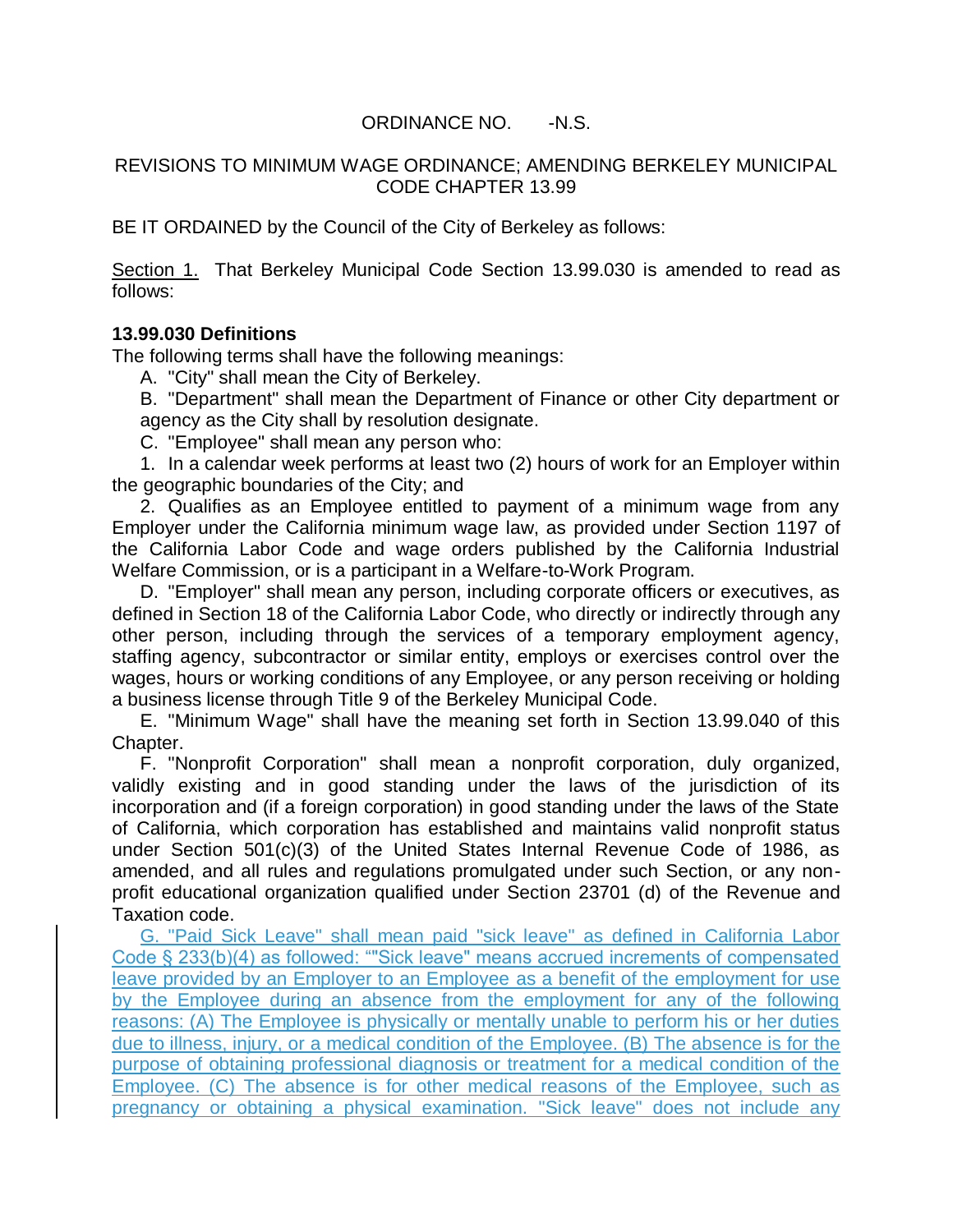benefit provided under an Employee welfare benefit plan subject to the federal Employee Retirement Income Security Act of 1974 (Public Law 93-406, as amended) and does not include any insurance benefit, workers' compensation benefit, unemployment compensation disability benefit, or benefit not payable from the Employer's general assets", except that the definition here extends beyond the Employee's own illness, injury, medical condition, need for medical diagnosis or treatment, or medical reason, to also encompass time taken off work by an Employee for the purpose of providing care or assistance to other persons, as specified further in Section B, subsection (1) , with an illness, injury, medical condition, need for medical diagnosis or treatment, or other medical reason.

H. "Small business" shall mean an Employer for which fewer than ten persons work for compensation during a given week. In determining the number of persons performing work for an Employer during a given week, all persons performing work for compensation on a full-time, part-time, or temporary basis shall be counted, including persons made available to work through the services of a temporary services or staffing agency or similar entity.

I. "Service Charge" means all separately-designated amounts collected by an Employer from customers that are described in such a way that customers might reasonably believe that the amounts are for Employees or services rendered by Employees, including but not limited to those charges designated on receipts under the term "service charge," "automatic gratuity charge,", "table charge, " "delivery charge," or "porterage charge."

Section 2. That Berkeley Municipal Code Section 13.99.040 is amended to read as follows:

#### **13.99.040 Minimum Wage**

A. Employers shall pay Employees no less than the Minimum Wage set forth below for each hour worked within the geographic boundaries of the City.

| <b>Date</b>     | <b>Minimum Hourly</b><br><b>Wage</b> |
|-----------------|--------------------------------------|
| October 1, 2014 | \$10.00                              |
| October 1, 2015 | \$11.00                              |
| October 1, 2016 | \$13.00                              |
| October 1, 2017 | \$14.50                              |
| October 1, 2018 | \$16.00                              |
| October 1, 2019 | \$17.50                              |
| October 1, 2020 | \$19.00                              |

B. For Employers that are Nonprofit Corporations, the requirements of this Chapter shall not take effect until October 1, 2015, at which time the minimum wage will be \$11.00 per hour.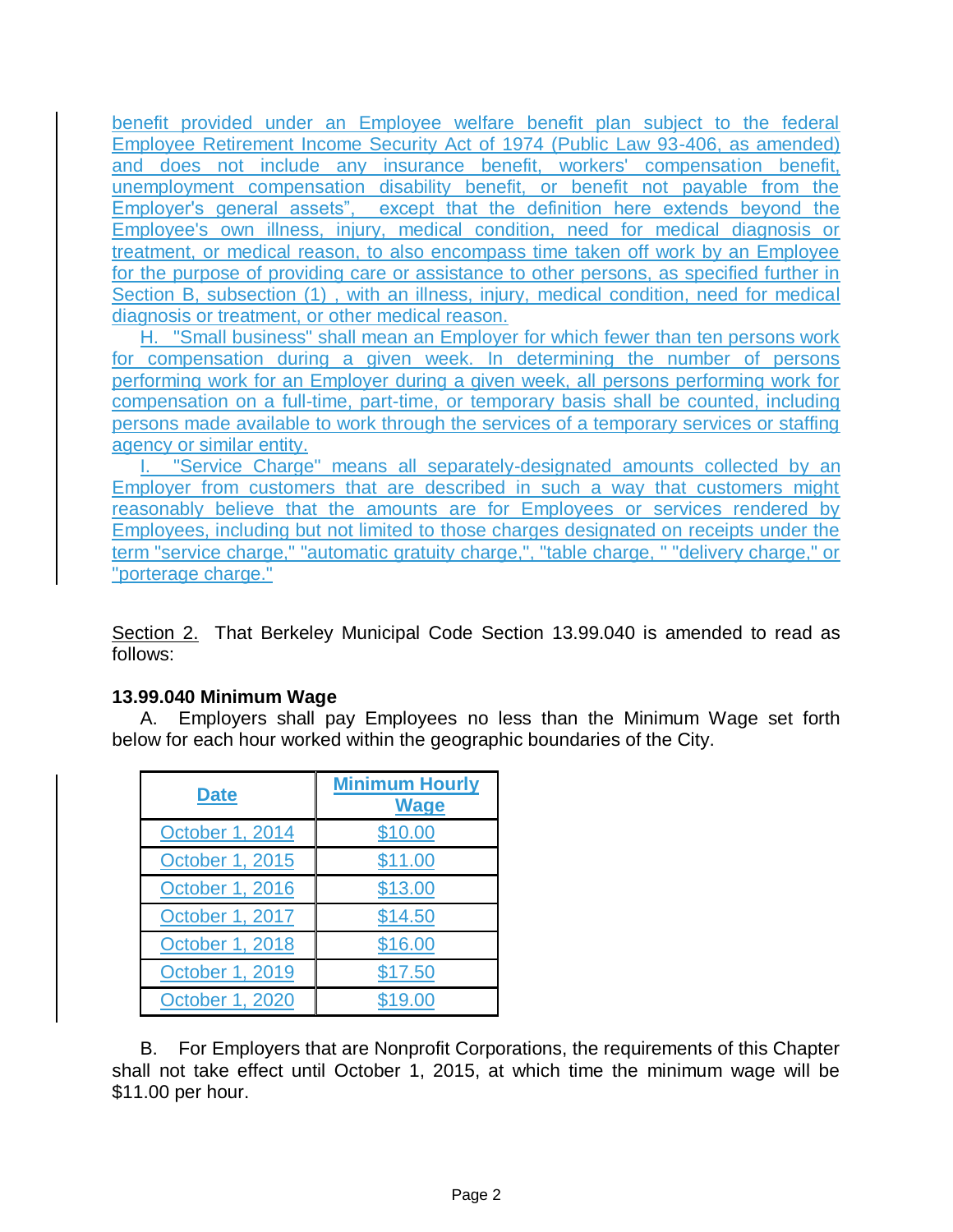C. A violation for unlawfully failing to pay the Minimum Wage shall be deemed to continue from the date immediately following the date that the wages were due and payable as provided in Part 1 (commencing with Section 200) of Division 2 of the California Labor Code, to the date immediately preceding the date the wages are paid in full.

D. Cost of Living Adjustment. To prevent inflation from eroding its value, beginning on October 1, 2021, and each year thereafter, the Minimum Wage shall increase by an amount corresponding to the prior year's increase, if any, in the cost of living. The prior year's increase in the cost of living shall be measured by the percentage increase, if any, from April 1 of the immediately preceding year to April 1 of the previous year of the Consumer Price Index for urban wage earners and clerical workers for the San Francisco-Oakland-San Jose CA metropolitan statistical area, as published in April of each year by the U.S. Department of Labor, Bureau of Labor Statistics. The adjusted Minimum Wage for all Employers shall be announced by May 1 of each year, and shall become effective as the new minimum wage on October 1 of that year.

E. Distribution of Service Charges

1. Service Charges shall not be retained by the Employer but shall be paid over in their entirety, in the form of hourly wages above the minimum or other nonmandatory benefits or forms of compensation, to the Employees performing services for the customers from whom Service Charges are to be collected. No part of these charges may be paid to Employers or supervisors except for any portion of their work time spent on nonsupervisory work serving these customers, and then at no higher rate of compensation than the average of what is paid other Employees performing similar customer service. The Service Charges shall be distributed to the Employees not later than the next payroll following the work or collection of the charge from the customer, whichever is later. Without limitation of the foregoing:

a. Service charges collected for banquets or catered meetings shall be paid to the Employees who actually work the banquet or catered meeting;

b. Service charges collected for room service shall be paid to the Employees who actually deliver food and beverage associated with the charge; and

c. Service charges collected for porterage service shall be paid to the Employees who actually carry the baggage associated with the charge.

2. This section does not apply to any tip, gratuity, money, or part of any tip, gratuity, or money that has been voluntarily paid or given to or left for an Employee by customers over and above the actual amount due for services rendered or for goods, food, drink, or articles sold or served to the customer. No part of this chapter shall be construed to limit or prohibit the amount of any tip or gratuity left for an Employee.

3. No Employer or agent thereof shall deduct any amount from wages due an Employee on account of a Service Charge, or require an Employee to credit the amount, or any part thereof, of a Service Charge against and as a part of the wages due the Employee from the Employer.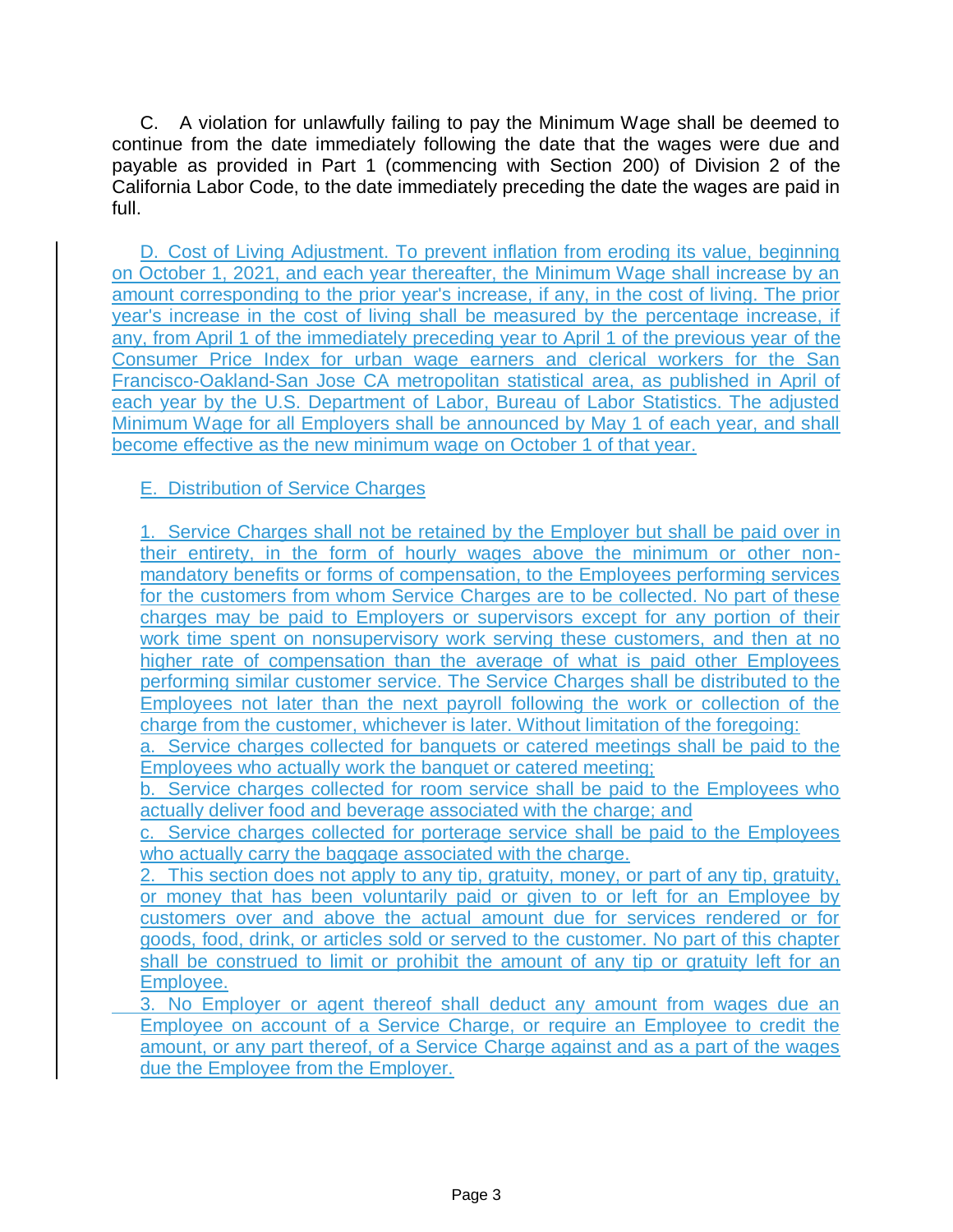4. Each Employer shall disclose in writing to each employee its plan of distribution of service charges to employees and shall report to employees on each payroll date on the amount of service charges collected and amounts distributed to employees for the pay period in question. Nothing in this chapter shall be construed to limit an employer's discretion to include all of their Employees performing non-supervisory work in this plan of distribution.

5. This Section shall not be applied to any events for which the employer already had a contract in place at the time the employer received notice of the proposed ordinance giving rise to this Section from which service charge revenues would be retained by the employer.

Section 3. That Berkeley Municipal Code Section 13.99.045 is added to read as follows:

# **13.99.045 Paid Sick Leave**

A. Accrual of Paid Sick Leave.

1. Employees shall begin to accrue Paid Sick Leave on October 1, 2016, or at the commencement of employment with the Employer, whichever is later.

2. For every 30 hours worked after Paid Sick Leave begins to accrue for an Employee, the Employee shall accrue one hour of Paid Sick Leave. Such leave shall accrue only in hour-unit increments; there shall be no accrual of a fraction of an hour of such leave.

3. For Employees of Small Businesses, there shall be a cap of 40 hours of accrued Paid Sick Leave. For Employees of other Employers, there shall be a cap of 72 hours of accrued Paid Sick Leave. Accrued Paid Sick Leave for Employees carries over from year to year (whether calendar year or fiscal year), but is limited to the aforementioned cap.

4. An Employer is not required to provide financial or other reimbursement to an Employee upon the Employee's termination, resignation, retirement, or other separation from employment, for accrued Paid Sick Leave that the Employee has not used.

5. The rate of pay shall be the Employee's hourly wage. If the Employee in the 90 days of employment before taking accrued sick leave had different hourly pay rates, was paid by commission or piece rate, or was a nonexempt salaried Employee, then the rate of pay shall be calculated by dividing the Employee's total wages, not including overtime premium pay, by the Employee's total hours worked in the full pay periods of the prior 90 days of employment.

# B. Use of Paid Sick Leave.

1. An Employee may begin using Paid Sick Leave 90 calendar days after commencement of employment.

2. An Employee may use Paid Sick Leave not only when he or she is ill or injured or for the purpose of the Employee's receiving medical care, treatment, or diagnosis, as specified more fully in California Labor Code § 233(b)(4), but also to aid or care for the following persons when they are ill or injured or receiving medical care, treatment, or diagnosis: Child; parent; legal guardian or ward; sibling; grandparent; grandchild;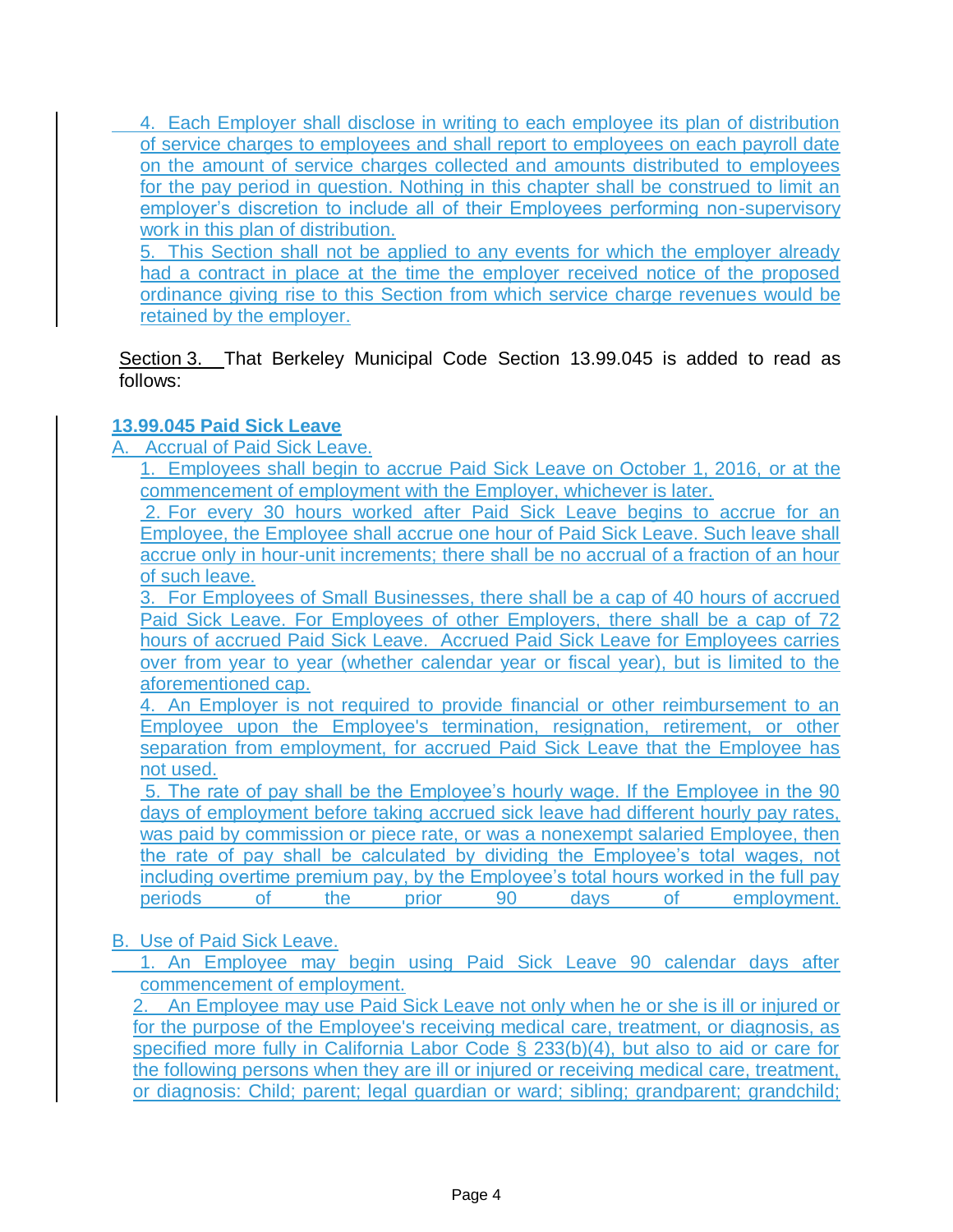and spouse, registered domestic partner under any state or local law, or designated person. The Employee may use all or any percentage of his or her Paid Sick Leave to aid or care for the aforementioned persons. The aforementioned child, parent, sibling, grandparent, and grandchild relationships include not only biological relationships but also relationships resulting from adoption; step-relationships; and foster care relationships. "Child" includes a child of a domestic partner and a child of a person standing in loco parentis.<br>3. An Employer may no

3. An Employer may not require, as a condition of an Employee's taking Paid Sick Leave, that the Employee search for or find a replacement worker to cover the hours during which the Employee is on Paid Sick Leave.

4. If the need for paid sick leave is foreseeable, the Employee shall provide reasonable advance notification. If the need for paid sick leave is unforeseeable, the Employee shall provide notice of the need for the leave as soon as practicable.

5. An Employer may lend paid sick days to an Employee in advance of accrual, at the Employer's discretion and with proper documentation.

6. If an Employee's use of Paid Sick Leave extends beyond 48 consecutive hours, an Employer may request verification that an Employee's use of Paid Sick Leave is lawful. An Employer may only take reasonable measures to verify or document that an Employee's use of Paid Sick Leave is lawful, and shall not require an Employee to incur expenses in excess of \$5 in order to show his or her eligibility for such paid leave.

7. An Employer may not require that the documentation explain the nature of the illness or the details of the use of the Paid Sick Leave.

The Employer shall not delay the taking of earned sick time or delay pay for the period in which earned sick time was taken for Employees entitled to pay under Section 40, Subsection A, on the basis that the Employer has not yet received the certification.

9. An Employer shall provide payment for sick leave taken by an Employee no later than the payday for the next regular payroll period after the sick leave was taken.

10. It shall be unlawful for any Employer to interfere with, restrain, or deny the exercise of, or the attempt to exercise, any right provided under or in connection with this section, including, but not limited to, by using the taking of earned sick time under this section as a negative factor in any employment action such as evaluation, promotion, disciplinary action or termination, or otherwise subjecting an Employee to discipline for the use of earned sick time under this section

11. Employers who provide their Employees paid time off under a paid time off, vacation or other paid leave policy who make available an amount of paid time off sufficient to meet the accrual requirements of section A that may be used for the same purposes and under the same conditions as earned paid sick time under this section are not required by this Chapter to provide additional earned paid sick time.

Section 4. That Berkeley Municipal Code Section 13.99.050 is amended to read as follows:

# **13.99.050 Waiver Through Collective Bargaining.**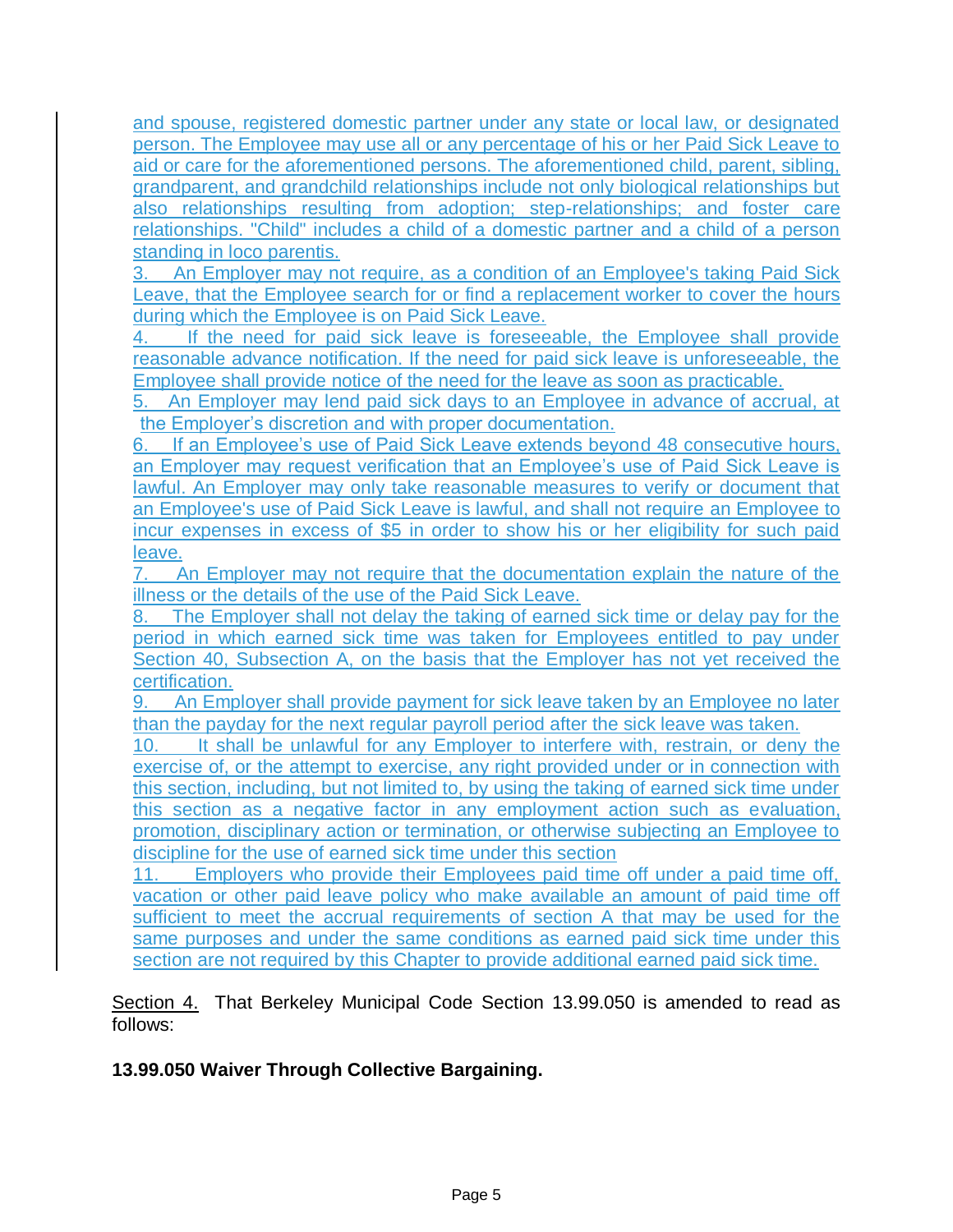To the extent required or allowed by federal law, all or any portion of the applicable requirements of this Chapter may be waived in a bona fide collective bargaining agreement, provided that such waiver is explicitly set forth in such agreement in clear and unambiguous terms.

Section 5. That Berkeley Municipal Code Section 13.99.060 is amended to read as follows:

#### **13.99.060 Notice, Posting and Payroll Records.**

A. By August 1 of each year, the Department shall publish and make available to Employers a bulletin announcing the adjusted Minimum Wage rate, which shall take effect on October 1 of that year. In conjunction with this bulletin, the Department shall by August 1 of each year publish and make available to Employers, in all languages spoken by more than five percent of the work force in the City, a notice suitable for posting by Employers in the workplace informing Employees of the current Minimum Wage rate and of their rights under this Chapter.

B. Every Employer shall post in a conspicuous place at any workplace or job site in the City where any Employee works the notice published each year by the Department informing Employees of the current Minimum Wage rate and of their rights under this Chapter, including Paid Sick Leave. Every Employer shall post such notices in any language spoken by at least five percent of the Employees at the work-place or job site. In instances where an Employee does not have a regular physical location where they perform their work, the Employer shall provide a copy of the MWO public notice to the Employee when they are hired or assigned to complete work within the City of Berkeley. The notice shall be provided to the employee before they commence work within the city limits and must be provided in the language most easily comprehended by the Employee. Every Employer shall also provide each Employee at the time of hire with the Employer's name, address, and telephone number in writing. Failure to post such notice shall render the Employer subject to administrative citation, pursuant to Section 90, Subsection A, of this Chapter.

C. Employers shall retain payroll records pertaining to Employees for a period of four years, and shall allow the City access to such records, with appropriate notice and at a mutually agreeable time, to monitor compliance with the requirements of this Chapter. Where an Employer does not maintain or retain adequate records documenting wages paid or does not allow the City reasonable access to such records, the Employee's account of how much he or she was paid shall be presumed to be accurate, absent clear and convincing evidence otherwise. Furthermore, failure to maintain such records or to allow the City reasonable access shall render the Employer subject to administrative citation, pursuant to Section 90, Subsection A, of this Chapter. Such records shall include the amount of hours worked, wages paid, and Paid Sick Leave accrued.

D. If a violation of this Chapter has been finally determined, the City shall require the Employer to post public notice of the Employer's failure to comply in a form determined by the City. Failure to post such notice shall render the Employer subject to administrative citation, pursuant to Section 90, Subsection A, of this Chapter.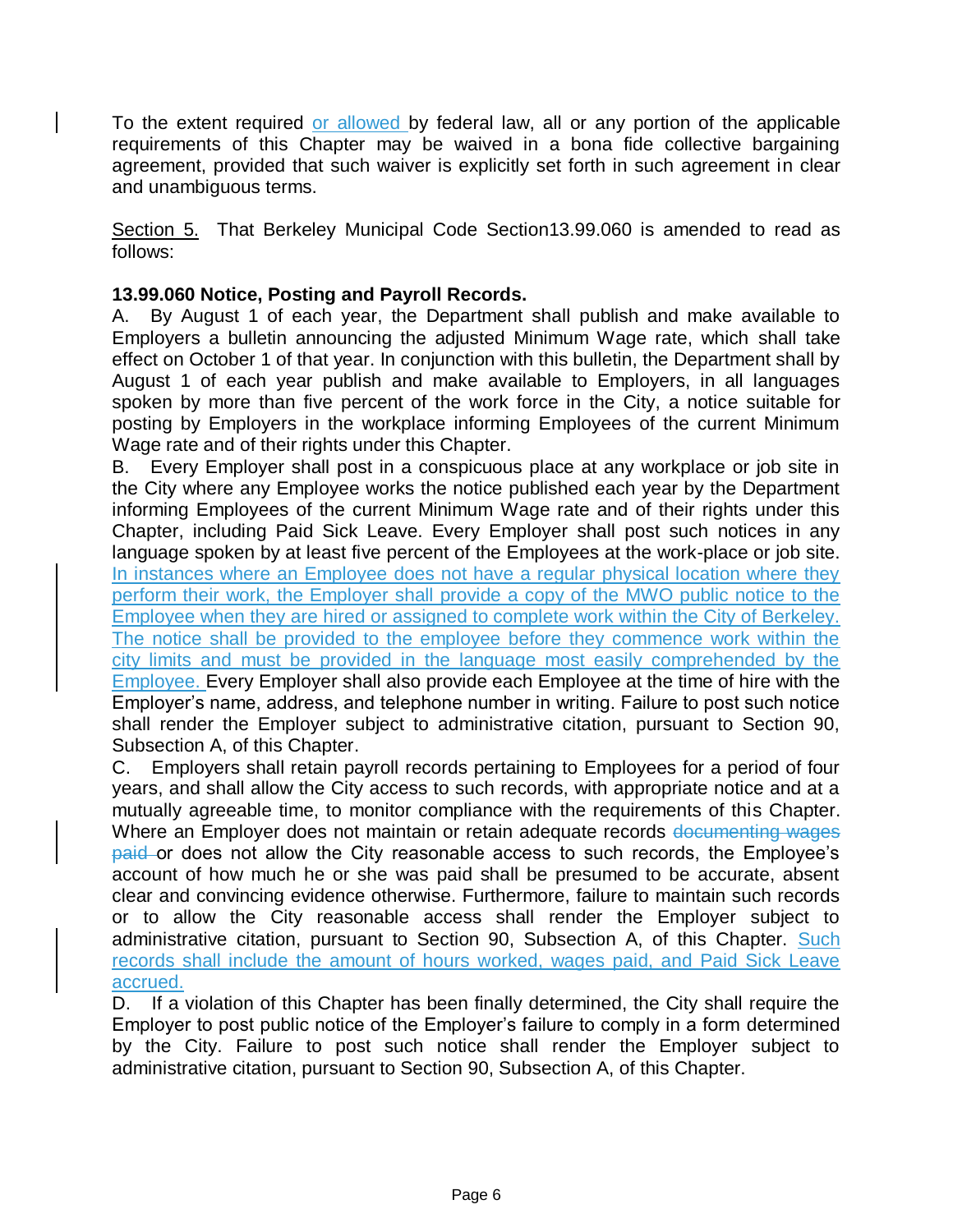E. Reporting of Paid Sick Leave. Employers shall include the number of hours of Paid Sick Leave accrued to date in such records that they provide to Employees at the end of each pay period. Failure to provide such records shall render the Employer subject to administrative citation, pursuant to Section 90, Subsection A, of this Chapter. F. Reporting of Service Charges. Every Employer shall post a notice in a conspicuous place at any workplace or job site in the City where any Employee works explaining how Service Charges are distributed among Employees. Employers shall

report the amount of money collected as Service Charges to Employees no later than the end of the pay period when they were collected. In order to ensure that the distribution of Service Charges is lawful, Employers shall, upon request by an Employee, make available their records of sales and associated Service Charges in a given pay period.

Section 6. That Berkeley Municipal Code Section 13.99.070 is amended to read as follows:

# **13.99.070 Retaliation Prohibited.**

A. It shall be unlawful for an Employer or any other party to discriminate in any manner or take any adverse action (including action relating to any term, condition or privilege of employment) against any person in retaliation for exercising rights protected under this Chapter. Rights protected under this Chapter include, but are not limited to: the right to file a complaint or inform any person about any party's alleged noncompliance with this Chapter; and the right to inform any person of his or her potential rights under this Chapter or otherwise educate any person about this Chapter or to assist him or her in asserting such rights. Protections of this Chapter shall apply to any person who mistakenly, but in good faith, alleges noncompliance with this Chapter. Taking adverse action against a person within ninety (90) days of the person's exercise of rights protected under this Chapter shall raise a rebuttable presumption of having done so in retaliation for the exercise of such rights. Failure to comply with this provision shall render the Employer subject to administrative citation, pursuant to Section 90, Subsection A, of this Chapter.

B. No Employer may fund increases in compensation required by this Chapter, nor otherwise respond to the requirements of this Chapter, by reducing the compensation of any non-management employees nor by reducing the pension, vacation, or other nonwage benefits of any such employees, nor by increasing charges to them for parking, meals, uniforms or other items. If an employer makes such adverse changes after receiving notice of the proposed ordinance giving rise to this Section, then upon the effective date of this Section such employer shall restore the conditions of the status quo ante.

Section 7. That Berkeley Municipal Code Section 13.99.090 is amended to read as follows:

# **13.99.090 Enforcement.**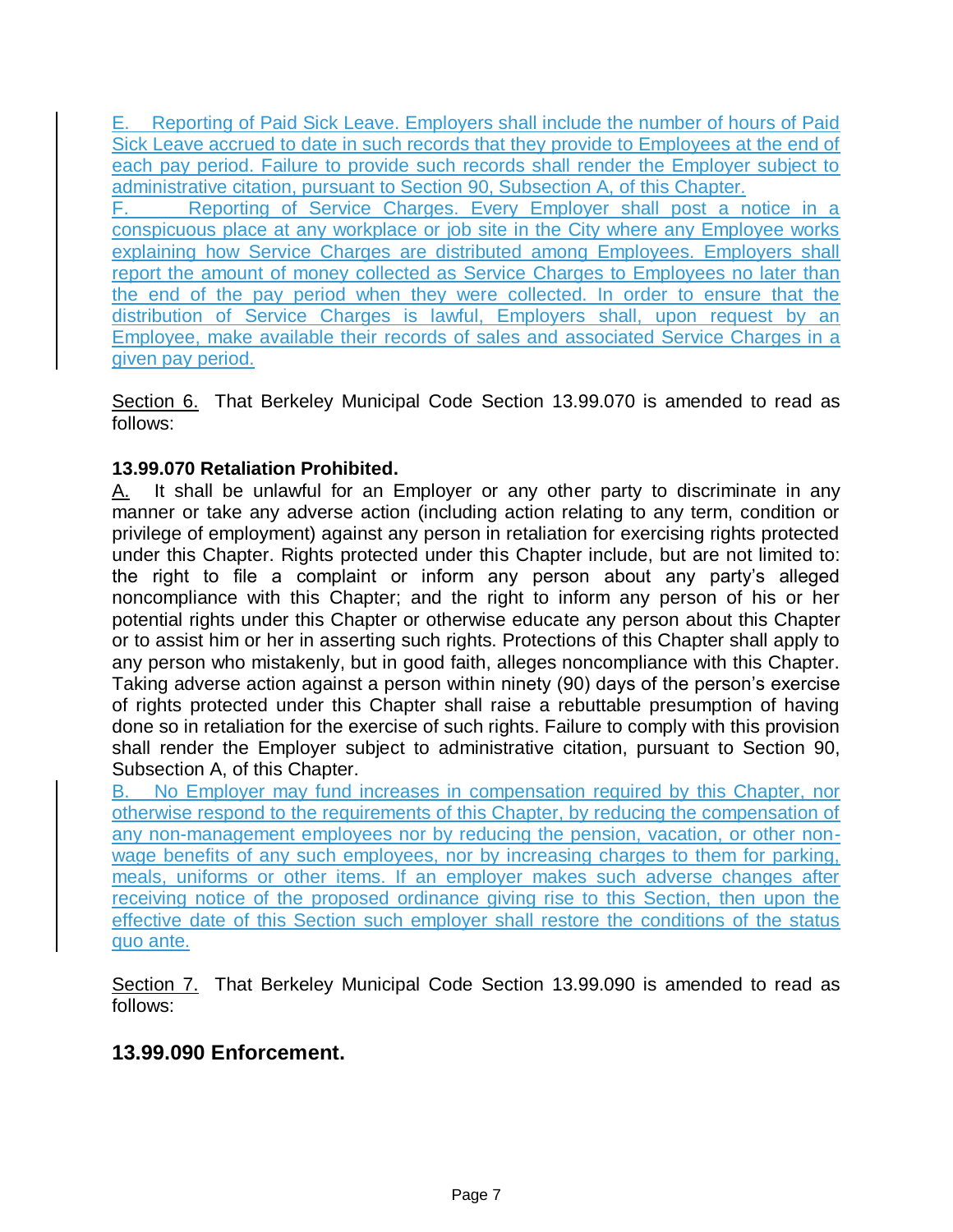A. Where prompt compliance is not forthcoming, the City and the Department shall take any appropriate enforcement action to secure compliance, including but not limited to the following:

1. The City may issue an Administrative Citation pursuant to Chapter 1.28 of the Berkeley Municipal Code. The amount of this fine shall vary based on the provision of this Chapter being violated, as specified below:

a. A fine of one thousand dollars (\$1,000.00) may be assessed for retaliation by an Employer against an Employee for exercising rights protected under this Chapter for each Employee retaliated against.

- b. A fine of five hundred dollars (\$500.00) may be assessed for any of the following violations of this Chapter:
	- i. Failure to post notice of the Minimum Wage rate
	- ii. Failure to provide notice of investigation to Employees
	- iii. Failure to post notice of violation to public
	- iv. Failure to maintain payroll records for four years
	- v. Failure to allow the City access to payroll records
	- vi. Failure to provide record of accrued Paid Sick Leave to Employees
	- vii. Failure to provide record of the amount and distribution of collected Service Charges to Employees
- c. A fine equal to the total amount of appropriate remedies, pursuant to subsection E of this section. Any and all money collected in this way that is the rightful property of an Employee, such as back wages, interest, and civil penalty payments, shall be disbursed by the City in a prompt manner.

2. Alternatively, the City may pursue administrative remedies in accordance with the following procedures:

a. Whenever the City determines that a violation of any provision of this Chapter is occurring or has occurred, the City may issue a written compliance order to the Employer responsible for the violation.

b. A compliance order issued pursuant to this chapter shall contain the following information:

i. The date and location of the violation;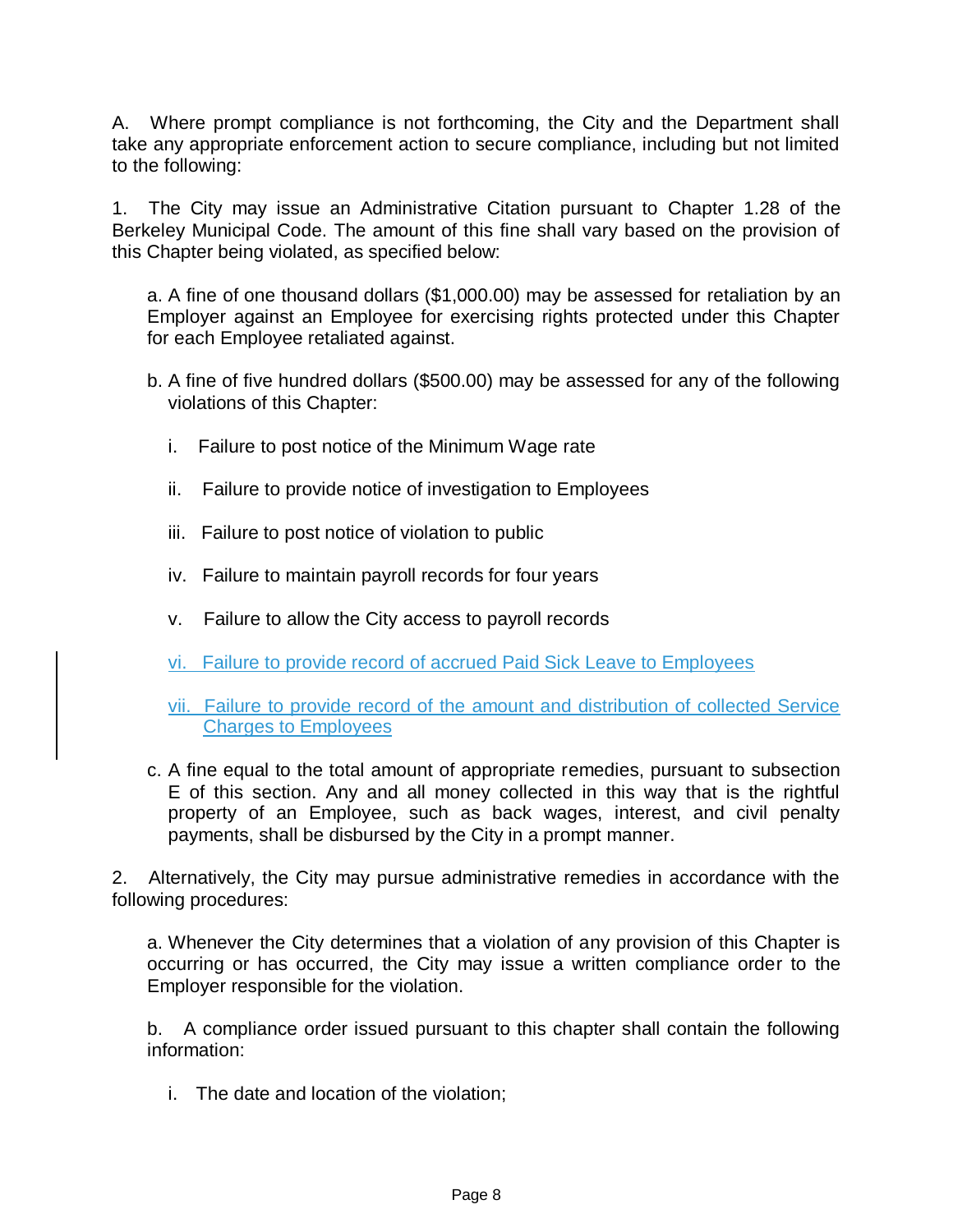ii. A description of the violation;

iii. The actions required to correct the violation;

iv. The time period after which administrative penalties will begin to accrue if compliance with the order has not been achieved;

v. Either a copy of this Chapter or an explanation of the consequences of noncompliance with this Chapter and a description of the hearing procedure and appeal process;

vi. A warning that the compliance order shall become final unless a written request for hearing before the City is received within fourteen days of receipt of the compliance order.

c. Following receipt of a timely request for a hearing, the City shall provide the Employer responsible for the violation with a hearing and, if necessary, a subsequent appeal to the City Council that affords the Employer due process. During the pendency of the hearing and any subsequent appellate process, the City will not enforce any aspect of the compliance order.

3. The City may initiate a civil action for injunctive relief and damages and civil penalties in a court of competent jurisdiction.

B. The City or Aany person aggrieved by a violation of this Chapter, any entity a member of which is aggrieved by a violation of this Chapter, or any other person or entity acting on behalf of the employee and all other employees affected by the employer's violations or on behalf of the public as provided for under applicable state law, may bring a civil action in a court of competent jurisdiction against the Employer or other person violating this Chapter and, upon prevailing, shall be awarded reasonable attorneys' fees and costs expenses and shall be entitled to such legal or equitable relief as may be appropriate to remedy the violation including, without limitation, the payment of any back wages unlawfully withheld, the payment of an additional sum as a civil penalty in the amount of \$50 to each Employee or person whose rights under this Chapter were violated for each day that the violation occurred or continued, reinstatement in employment and/or injunctive relief. Provided, however, that any person or entity enforcing this Chapter on behalf of the public as provided for under applicable state law shall, upon prevailing, be entitled only to equitable, injunctive or restitutionary relief to Employees, and reasonable attorneys' fees and costs.

C. This Section shall not be construed to limit an Employee's right to bring legal action for a violation of any other laws concerning wages, hours, or other standards or rights nor shall exhaustion of remedies under this Chapter be a prerequisite to the assertion of any right.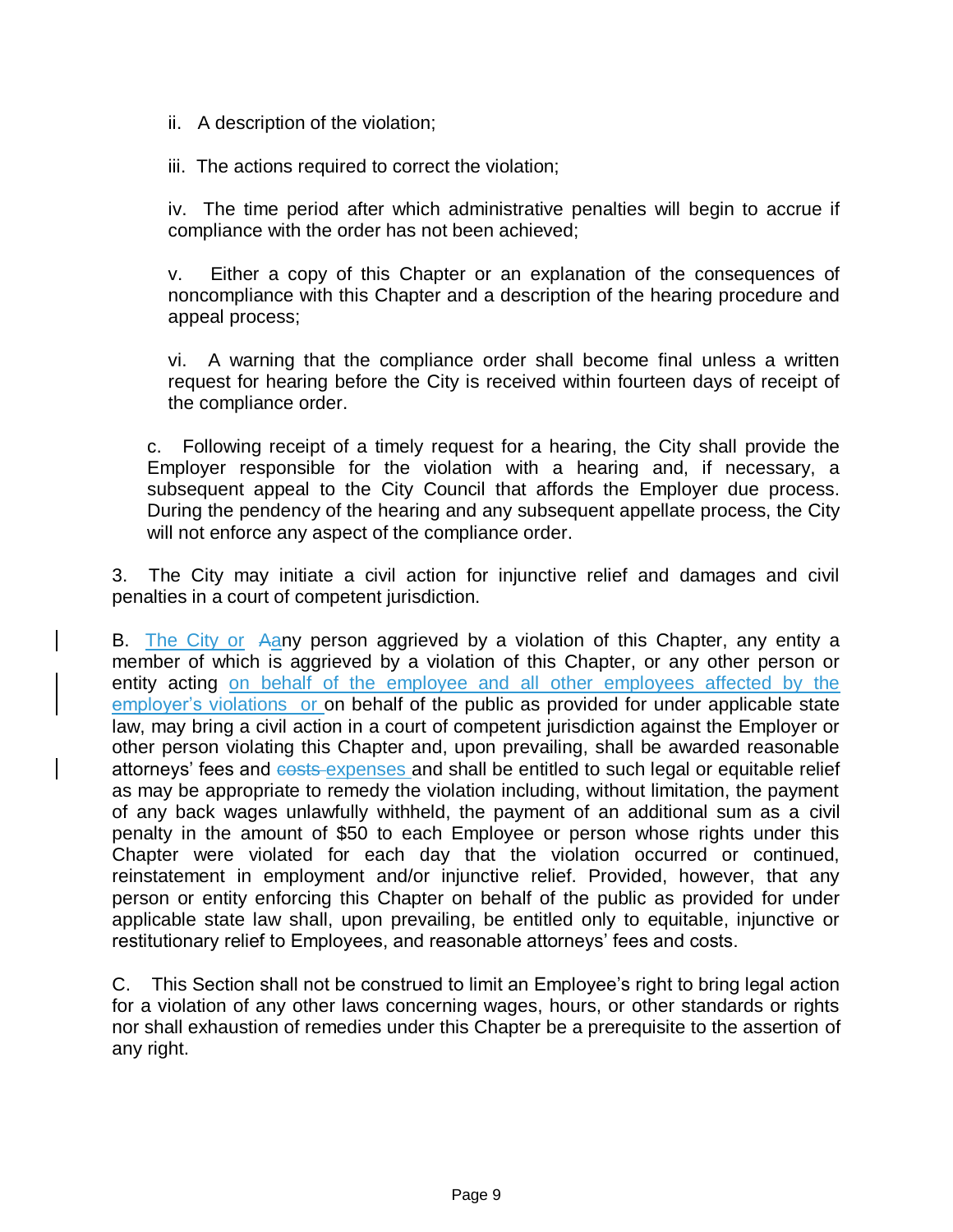D. Except where prohibited by state or federal law, City agencies or departments may revoke or suspend any registration certificates, permits or licenses held or requested by the Employer until such time as the violation is remedied. The City shall not renew any such license of an Employer with outstanding violations, as finally determined under this Chapter, until such time as the violation is remedied.

E. The remedies for violation of this Chapter include but are not limited to:

1. Reinstatement, the payment of back wages unlawfully withheld, and the payment of an additional sum as a civil penalty in the amount of \$50 to each Employee or person whose rights under this Chapter were violated for each day or portion thereof that the violation occurred or continued, and fines imposed pursuant to other provisions of this Code or state law.

2. Interest on all due and unpaid wages at the rate of interest specified in subdivision (b) of Section 3289 of the California Civil Code, which shall accrue from the date that the wages were due and payable as provided in Part 1 (commencing with Section 200) of Division 2 of the California Labor Code, to the date the wages are paid in full.

3. Reimbursement of the City's administrative costs of enforcement and reasonable attorney's fees.

4. If a repeated violation of this Chapter has been finally determined, the City may require the Employer to pay an additional sum as a civil penalty in the amount of \$50 to the City for each Employee or person whose rights under this Chapter were violated for each day or portion thereof that the violation occurred or continued, and fines imposed pursuant to other provisions of this Code or state law.

F. The remedies, penalties and procedures provided under this Chapter are cumulative and are not intended to be exclusive of any other available remedies, penalties and procedures established by law which may be pursued to address violations of this Chapter. Actions taken pursuant to this Chapter shall not prejudice or adversely affect any other action, civil or criminal, that may be brought to abate a violation or to seek compensation for damages suffered.

Section 8. That Berkeley Municipal Code Section13.99.110 is hereby repealed.

#### **13.99.110 Application Of Minimum Wage To Welfare-To-Work Programs.**

The Minimum Wage established under this Chapter shall apply to the Welfare-to-Work programs under which persons must perform work in exchange for receipt of benefits. Participants in Welfare-to-Work Programs within the City of Berkeley shall not, during a given benefits period, be required to work more than a number of hours equal to the value of all cash benefits received during that period, divided by the Minimum Wage.

Section 9. That Berkeley Municipal Code Section 13.99.130 is amended to read as follows:

#### **13.99.130 Exemptions.**

The requirements of Section  $40$ , Subsection A of this chapter shall not apply to the following Employees: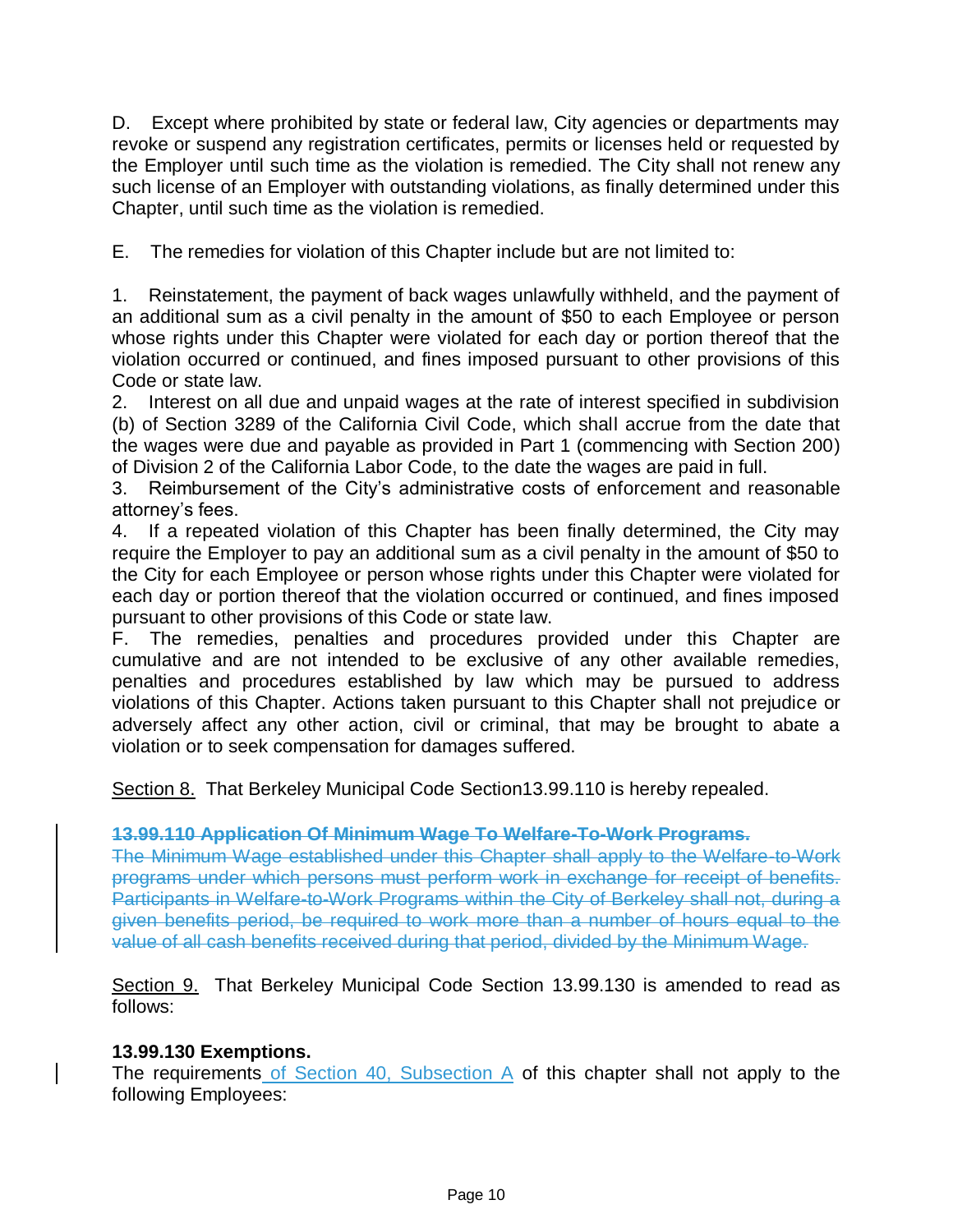1. Employees who are standing by or on-call according to the criteria established by the Fair Labor Standards Act, 29 U.S.C. Section 201. This exemption shall apply only during the time when the Employee is actually standing by or on-call.

2. Job training program participants up to 25 years of age in temporary youth job training programs operated by Nonprofit Corporations or governmental agencies. This exemption shall not apply to participants that work an excess of 1040 hours in the program within a consecutive 365 day period.

Section 10. Copies of this Ordinance shall be posted for two days prior to adoption in the display case located near the walkway in front of Council Chambers, 2134 Martin Luther King Jr. Way. Within 15 days of adoption, copies of this Ordinance shall be filed at each branch of the Berkeley Public Library and the title shall be published in a newspaper of general circulation.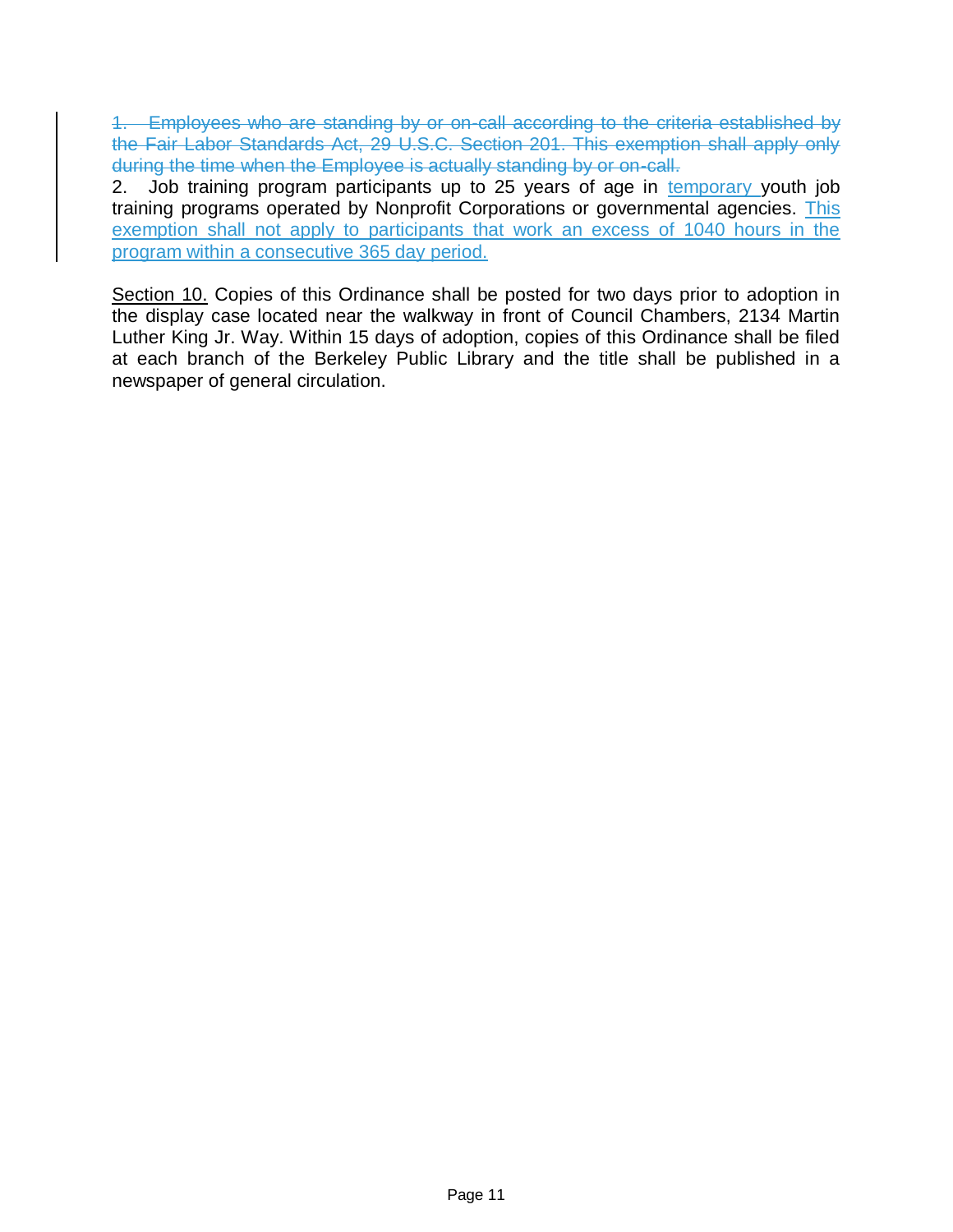Berkeley Labor Commission - MWO/LWO Subcommittee Recommended Amendments to Berkeley MWO

# **Chapter 13.99 MINIMUM WAGE**

Sections:

- [13.99.010](http://codepublishing.com/CA/Berkeley/cgi/NewSmartCompile.pl?path=berkeley13/Berkeley1399/Berkeley1399.html#13.99.010) Title and Purpose.
- [13.99.020](http://codepublishing.com/CA/Berkeley/cgi/NewSmartCompile.pl?path=berkeley13/Berkeley1399/Berkeley1399.html#13.99.020) Authority.
- [13.99.030](http://codepublishing.com/CA/Berkeley/cgi/NewSmartCompile.pl?path=berkeley13/Berkeley1399/Berkeley1399.html#13.99.030) Definitions.
- [13.99.040](http://codepublishing.com/CA/Berkeley/cgi/NewSmartCompile.pl?path=berkeley13/Berkeley1399/Berkeley1399.html#13.99.040) Minimum Wage.
- 13.99.045 Paid Sick Leave
- [13.99.050](http://codepublishing.com/CA/Berkeley/cgi/NewSmartCompile.pl?path=berkeley13/Berkeley1399/Berkeley1399.html#13.99.050) Waiver Through Collective Bargaining.
- [13.99.060](http://codepublishing.com/CA/Berkeley/cgi/NewSmartCompile.pl?path=berkeley13/Berkeley1399/Berkeley1399.html#13.99.060) Notice, Posting and Payroll Records.
- [13.99.070](http://codepublishing.com/CA/Berkeley/cgi/NewSmartCompile.pl?path=berkeley13/Berkeley1399/Berkeley1399.html#13.99.070) Retaliation Prohibited.
- [13.99.080](http://codepublishing.com/CA/Berkeley/cgi/NewSmartCompile.pl?path=berkeley13/Berkeley1399/Berkeley1399.html#13.99.080) Implementation.
- [13.99.090](http://codepublishing.com/CA/Berkeley/cgi/NewSmartCompile.pl?path=berkeley13/Berkeley1399/Berkeley1399.html#13.99.090) Enforcement.
- [13.99.100](http://codepublishing.com/CA/Berkeley/cgi/NewSmartCompile.pl?path=berkeley13/Berkeley1399/Berkeley1399.html#13.99.100) Relationship to Other Requirements.
- [13.99.110](http://codepublishing.com/CA/Berkeley/cgi/NewSmartCompile.pl?path=berkeley13/Berkeley1399/Berkeley1399.html#13.99.110) Application Of Minimum Wage To Welfare-To-Work Programs.
- [13.99.120](http://codepublishing.com/CA/Berkeley/cgi/NewSmartCompile.pl?path=berkeley13/Berkeley1399/Berkeley1399.html#13.99.120) Fees.
- [13.99.130](http://codepublishing.com/CA/Berkeley/cgi/NewSmartCompile.pl?path=berkeley13/Berkeley1399/Berkeley1399.html#13.99.130) Exemptions.

#### **13.99.010 Title and Purpose.**

This ordinance shall be known as the "Minimum Wage Ordinance."

The purpose of this ordinance is to protect the public health, safety and welfare. It does this by requiring that Employees are compensated by their Employers or respective subcontractors in such a manner as to enable and facilitate their individual self-reliance within the City of Berkeley. (Ord. 7352-NS § 1 (part), 2014)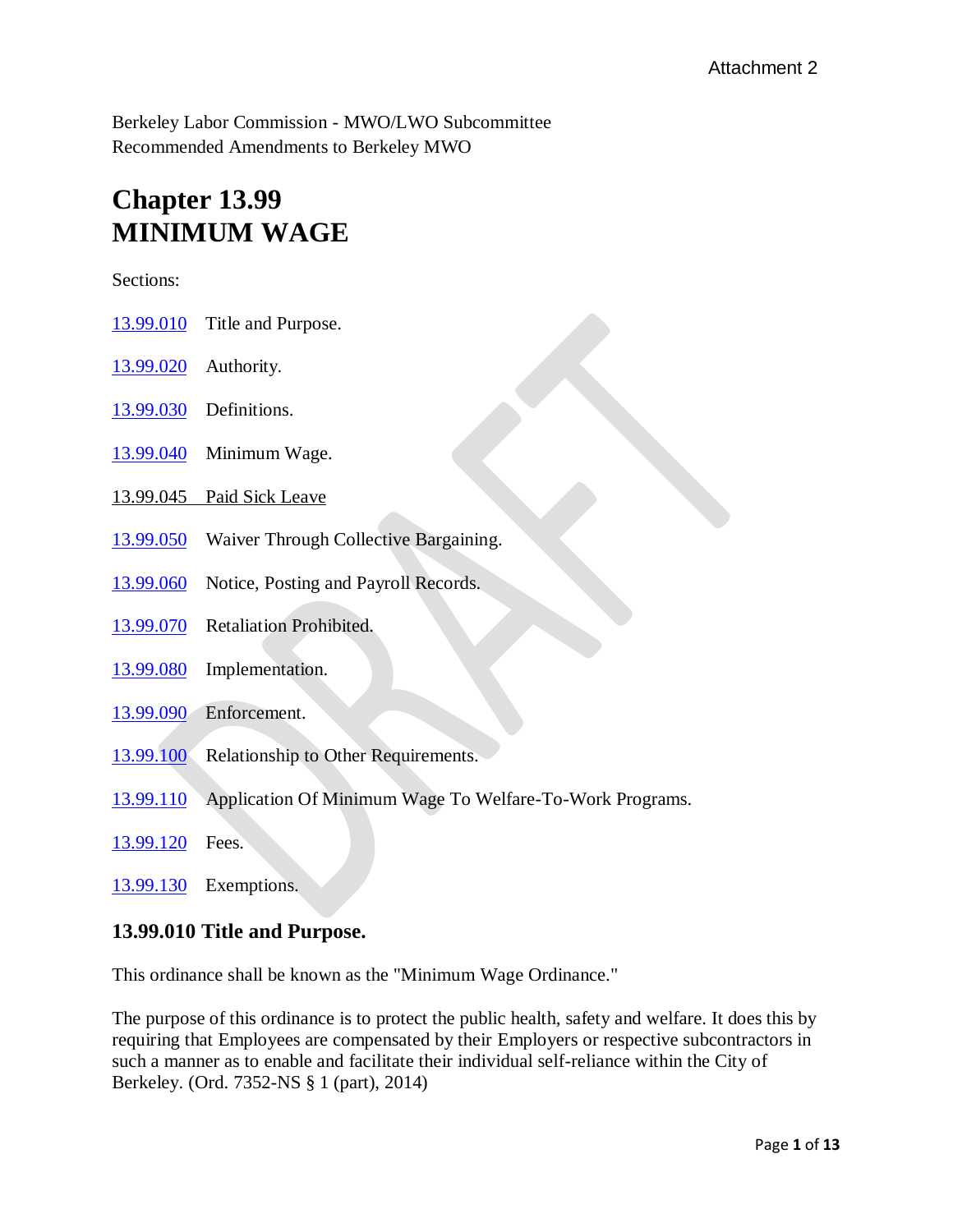# **13.99.020 Authority.**

This Chapter is adopted pursuant to the powers vested in the City of Berkeley under the laws and Constitution of the State of California but not limited to, the police powers vested in the City pursuant to Article XI, Section [7](http://leginfo.legislature.ca.gov/faces/codes_displaySection.xhtml?lawCode=CONS§ionNum=SEC.%207.&article=XI) of the California Constitution and Section 1205(b) of the California Labor Law. (Ord. 7352-NS § 1 (part), 2014)

# **13.99.030 Definitions.**

The following terms shall have the following meanings:

A. "City" shall mean the City of Berkeley.

B. "Department" shall mean the Department of Finance or other City department or agency as the City shall by resolution designate.

C. "Employee" shall mean any person who:

1. In a calendar week performs at least two (2) hours of work for an Employer within the geographic boundaries of the City; and

2. Qualifies as an Employee entitled to payment of a minimum wage from any Employer under the California minimum wage law, as provided under Section [1197](http://leginfo.legislature.ca.gov/faces/codes_displaySection.xhtml?lawCode=LAB§ionNum=1197) of the California Labor Code and wage orders published by the California Industrial Welfare Commission, or is a participant in a Welfare-to-Work Program.

D. "Employer" shall mean any person, including corporate officers or executives, as defined in Section [18](http://leginfo.legislature.ca.gov/faces/codes_displaySection.xhtml?lawCode=LAB§ionNum=18) of the California Labor Code, who directly or indirectly through any other person, including through the services of a temporary employment agency, staffing agency, subcontractor or similar entity, employs or exercises control over the wages, hours or working conditions of any Employee, or any person receiving or holding a business license through Title [9](http://codepublishing.com/CA/Berkeley/html/Berkeley09/Berkeley09.html#9) of the Berkeley Municipal Code.

E. "Minimum Wage" shall have the meaning set forth in Section [13.99.040](http://codepublishing.com/CA/Berkeley/html/Berkeley13/Berkeley1399/Berkeley1399040.html#13.99.040) of this Chapter.

F. "Nonprofit Corporation" shall mean a nonprofit corporation, duly organized, validly existing and in good standing under the laws of the jurisdiction of its incorporation and (if a foreign corporation) in good standing under the laws of the State of California, which corporation has established and maintains valid nonprofit status under Section 501(c)(3) of the United States Internal Revenue Code of 1986, as amended, and all rules and regulations promulgated under such Section, or any non-profit educational organization qualified under Section [23701](http://leginfo.legislature.ca.gov/faces/codes_displaySection.xhtml?lawCode=RTC§ionNum=23701) (d) of the Revenue and Taxation code.

G. "Paid Sick Leave" shall mean paid "sick leave" as defined in California Labor Code § 233(b)(4) as followed: ""Sick leave" means accrued increments of compensated leave provided by an Employer to an Employee as a benefit of the employment for use by the Employee during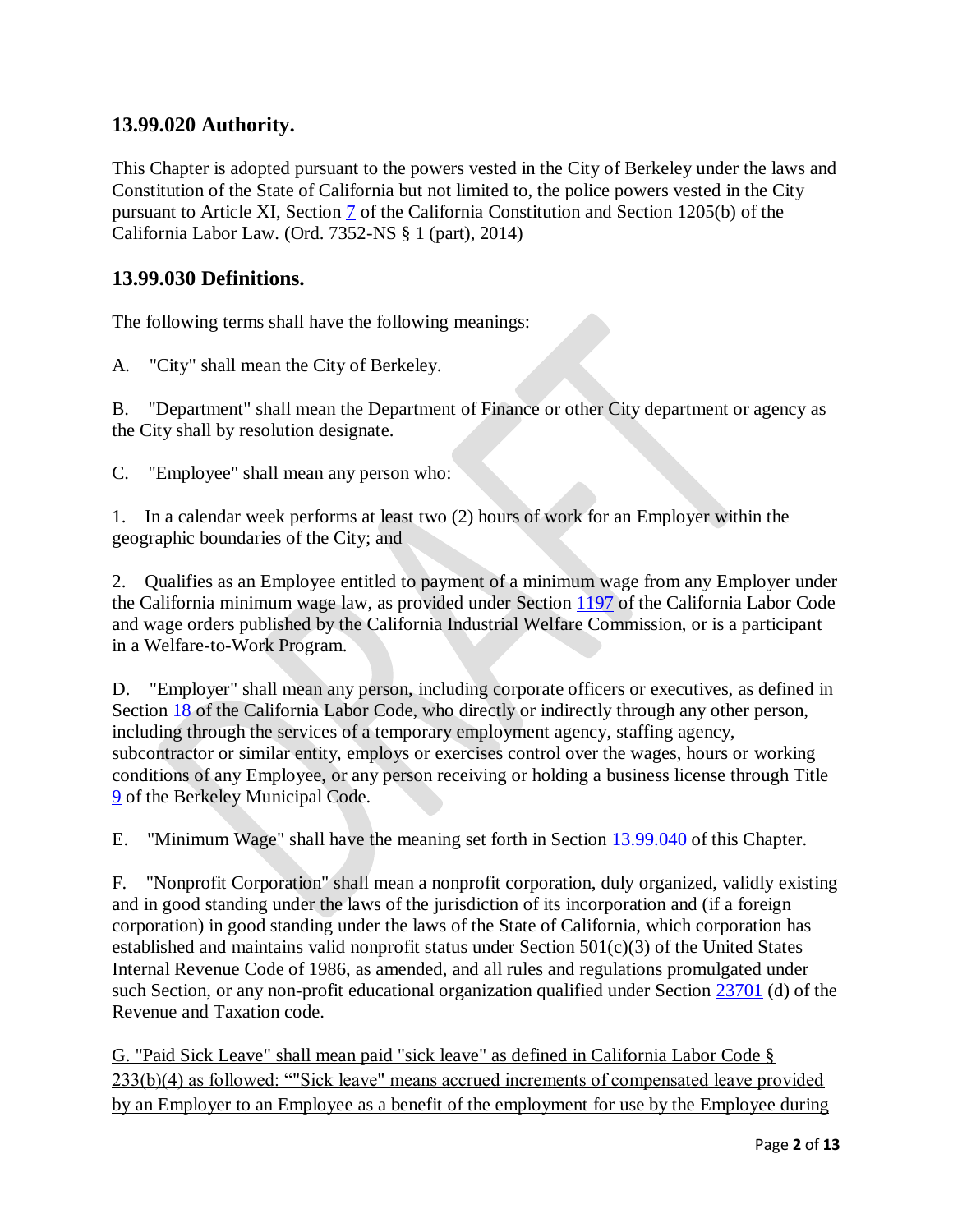an absence from the employment for any of the following reasons: (A) The Employee is physically or mentally unable to perform his or her duties due to illness, injury, or a medical condition of the Employee. (B) The absence is for the purpose of obtaining professional diagnosis or treatment for a medical condition of the Employee. (C) The absence is for other medical reasons of the Employee, such as pregnancy or obtaining a physical examination. "Sick leave" does not include any benefit provided under an Employee welfare benefit plan subject to the federal Employee Retirement Income Security Act of 1974 (Public Law 93-406, as amended) and does not include any insurance benefit, workers' compensation benefit, unemployment compensation disability benefit, or benefit not payable from the Employer's general assets", except that the definition here extends beyond the Employee's own illness, injury, medical condition, need for medical diagnosis or treatment, or medical reason, to also encompass time taken off work by an Employee for the purpose of providing care or assistance to other persons, as specified further in Section B, subsection (1) , with an illness, injury, medical condition, need for medical diagnosis or treatment, or other medical reason.

H. "Small business" shall mean an Employer for which fewer than ten persons work for compensation during a given week. In determining the number of persons performing work for an Employer during a given week, all persons performing work for compensation on a full-time, part-time, or temporary basis shall be counted, including persons made available to work through the services of a temporary services or staffing agency or similar entity.

I. "Service Charge" means all separately-designated amounts collected by an Employer from customers that are described in such a way that customers might reasonably believe that the amounts are for Employees or services rendered by Employees, including but not limited to those charges designated on receipts under the term "service charge," "automatic gratuity charge,", "table charge, " "delivery charge," or "porterage charge."

# **13.99.040 Minimum Wage.**

A. Employers shall pay Employees no less than the Minimum Wage set forth below for each hour worked within the geographic boundaries of the City.

| <b>Date</b>     | <b>Minimum Hourly</b><br>Wage |
|-----------------|-------------------------------|
| October 1, 2014 | \$10.00                       |
| October 1, 2015 | \$11.00                       |
| October 1, 2016 | \$13.00                       |
| October 1, 2017 | \$14.50                       |
| October 1, 2018 | \$16.00                       |
| October 1, 2019 | \$17.50                       |
| October 1, 2020 | \$19.00                       |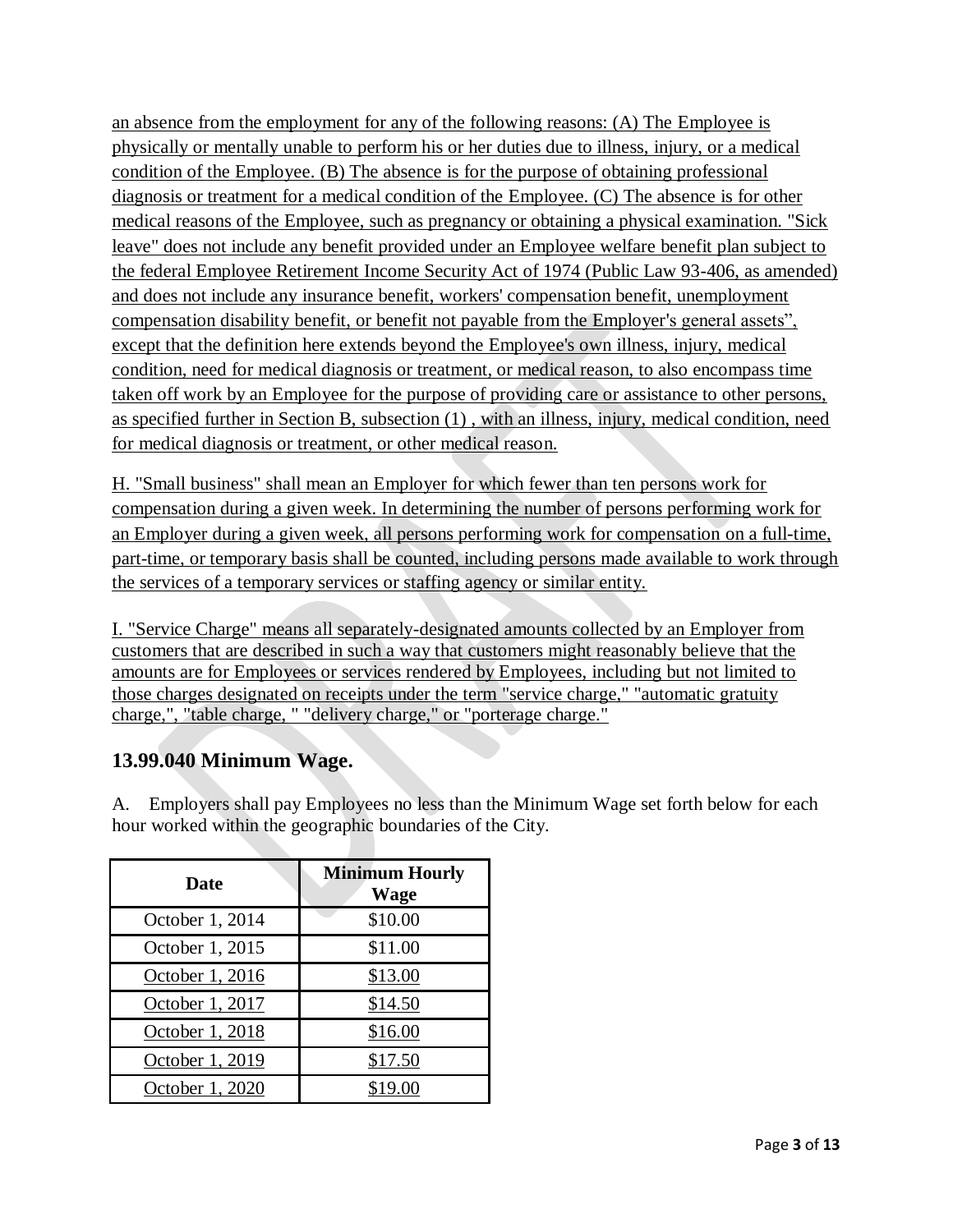B. For Employers that are Nonprofit Corporations, the requirements of this Chapter shall not take effect until October 1, 2015, at which time the minimum wage will be \$11.00 per hour.

C. A violation for unlawfully failing to pay the Minimum Wage shall be deemed to continue from the date immediately following the date that the wages were due and payable as provided in Part 1 (commencing with Section [200\)](http://leginfo.legislature.ca.gov/faces/codes_displaySection.xhtml?lawCode=LAB§ionNum=200) of Division 2 of the California Labor Code, to the date immediately preceding the date the wages are paid in full. (Ord. 7352-NS § 1 (part), 2014)

D. Cost of Living Adjustment. To prevent inflation from eroding its value, beginning on October 1, 2021, and each year thereafter, the Minimum Wage shall increase by an amount corresponding to the prior year's increase, if any, in the cost of living. The prior year's increase in the cost of living shall be measured by the percentage increase, if any, from April 1 of the immediately preceding year to April 1 of the previous year of the Consumer Price Index for urban wage earners and clerical workers for the San Francisco-Oakland-San Jose CA metropolitan statistical area, as published in April of each year by the U.S. Department of Labor, Bureau of Labor Statistics. The adjusted Minimum Wage for all Employers shall be announced by May 1 of each year, and shall become effective as the new minimum wage on October 1 of that year.

#### E. Distribution of Service Charges

1. Service Charges shall not be retained by the Employer but shall be paid over in their entirety, in the form of hourly wages above the minimum or other non-mandatory benefits or forms of compensation, to the Employees performing services for the customers from whom Service Charges are to be collected. No part of these charges may be paid to Employers or supervisors except for any portion of their work time spent on nonsupervisory work serving these customers, and then at no higher rate of compensation than the average of what is paid other Employees performing similar customer service. The Service Charges shall be distributed to the Employees not later than the next payroll following the work or collection of the charge from the customer, whichever is later. Without limitation of the foregoing:

a. Service charges collected for banquets or catered meetings shall be paid to the Employees who actually work the banquet or catered meeting;

b. Service charges collected for room service shall be paid to the Employees who actually deliver food and beverage associated with the charge; and

c. Service charges collected for porterage service shall be paid to the Employees who actually carry the baggage associated with the charge.

2. This section does not apply to any tip, gratuity, money, or part of any tip, gratuity, or money that has been voluntarily paid or given to or left for an Employee by customers over and above the actual amount due for services rendered or for goods, food, drink, or articles sold or served to the customer. No part of this chapter shall be construed to limit or prohibit the amount of any tip or gratuity left for an Employee.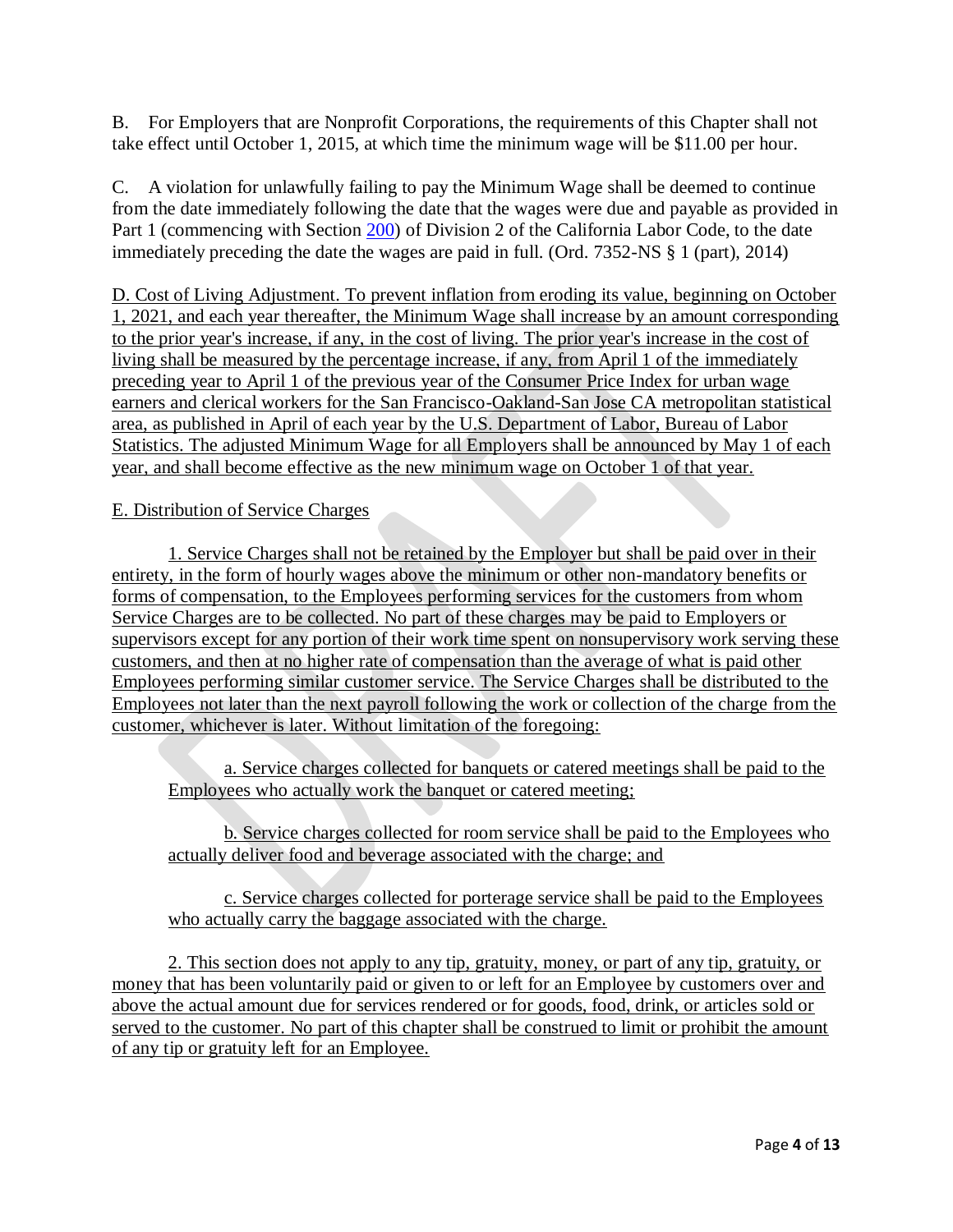3. No Employer or agent thereof shall deduct any amount from wages due an Employee on account of a Service Charge, or require an Employee to credit the amount, or any part thereof, of a Service Charge against and as a part of the wages due the Employee from the Employer.

 4. Each Employer shall disclose in writing to each employee its plan of distribution of service charges to employees and shall report to employees on each payroll date on the amount of service charges collected and amounts distributed to employees for the pay period in question. Nothing in this chapter shall be construed to limit an employer's discretion to include all of their Employees performing non-supervisory work in this plan of distribution.

5. This Section shall not be applied to any events for which the employer already had a contract in place at the time the employer received notice of the proposed ordinance giving rise to this Section from which service charge revenues would be retained by the employer.

# **13.99.045 Paid Sick Leave**

A. Accrual of Paid Sick Leave.

 1. Employees shall begin to accrue Paid Sick Leave on October 1, 2016, or at the commencement of employment with the Employer, whichever is later.

 2. For every 30 hours worked after Paid Sick Leave begins to accrue for an Employee, the Employee shall accrue one hour of Paid Sick Leave. Such leave shall accrue only in hourunit increments; there shall be no accrual of a fraction of an hour of such leave.

 3. For Employees of Small Businesses, there shall be a cap of 40 hours of accrued Paid Sick Leave. For Employees of other Employers, there shall be a cap of 72 hours of accrued Paid Sick Leave. Accrued Paid Sick Leave for Employees carries over from year to year (whether calendar year or fiscal year), but is limited to the aforementioned cap.

 4. An Employer is not required to provide financial or other reimbursement to an Employee upon the Employee's termination, resignation, retirement, or other separation from employment, for accrued Paid Sick Leave that the Employee has not used.

 5. The rate of pay shall be the Employee's hourly wage. If the Employee in the 90 days of employment before taking accrued sick leave had different hourly pay rates, was paid by commission or piece rate, or was a nonexempt salaried Employee, then the rate of pay shall be calculated by dividing the Employee's total wages, not including overtime premium pay, by the Employee's total hours worked in the full pay periods of the prior 90 days of employment.

# B. Use of Paid Sick Leave.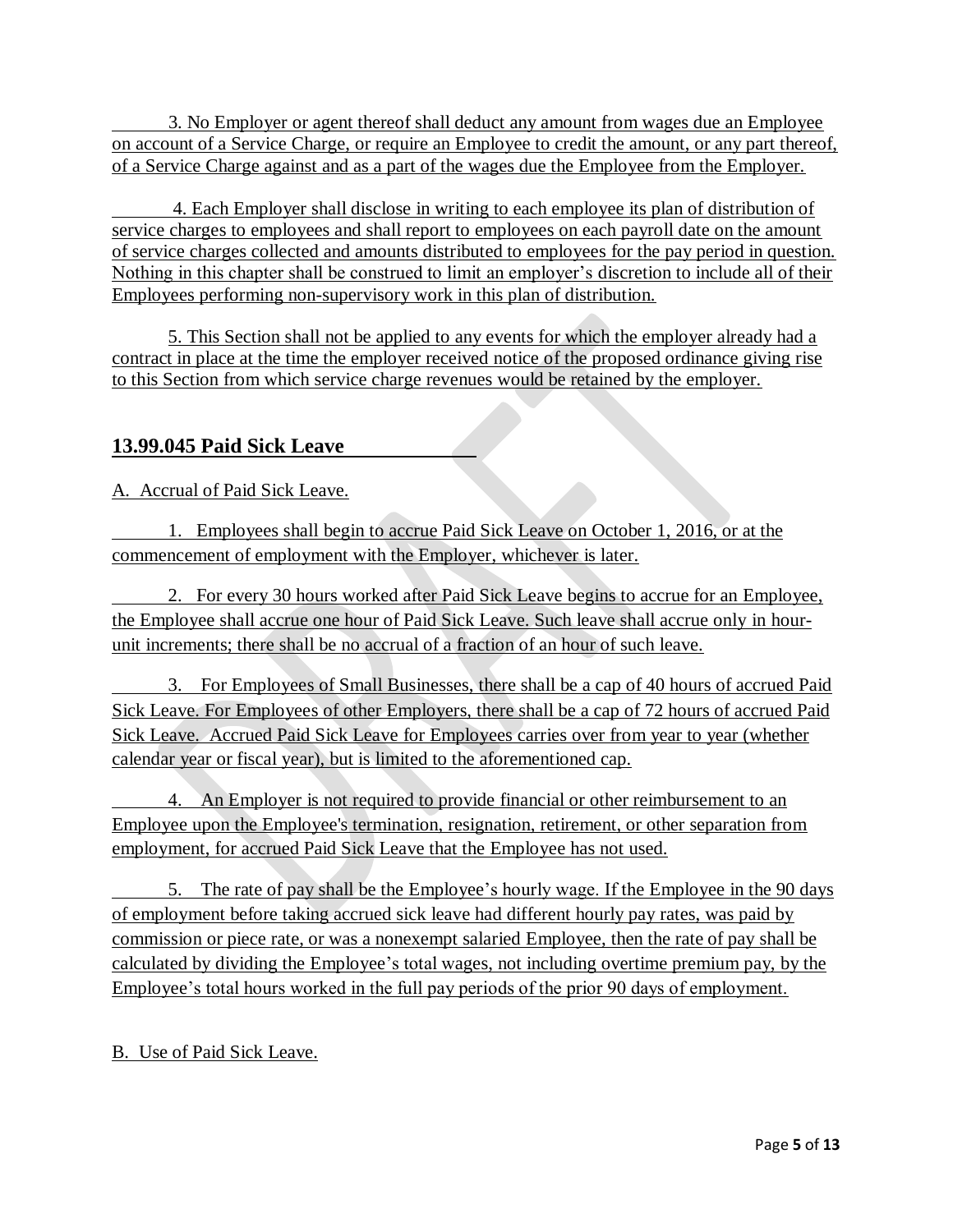1. An Employee may begin using Paid Sick Leave 90 calendar days after commencement of employment.

 2. An Employee may use Paid Sick Leave not only when he or she is ill or injured or for the purpose of the Employee's receiving medical care, treatment, or diagnosis, as specified more fully in California Labor Code § 233(b)(4), but also to aid or care for the following persons when they are ill or injured or receiving medical care, treatment, or diagnosis: Child; parent; legal guardian or ward; sibling; grandparent; grandchild; and spouse, registered domestic partner under any state or local law, or designated person. The Employee may use all or any percentage of his or her Paid Sick Leave to aid or care for the aforementioned persons. The aforementioned child, parent, sibling, grandparent, and grandchild relationships include not only biological relationships but also relationships resulting from adoption; step-relationships; and foster care relationships. "Child" includes a child of a domestic partner and a child of a person standing in loco parentis.

 3. An Employer may not require, as a condition of an Employee's taking Paid Sick Leave, that the Employee search for or find a replacement worker to cover the hours during which the Employee is on Paid Sick Leave.

 4. If the need for paid sick leave is foreseeable, the Employee shall provide reasonable advance notification. If the need for paid sick leave is unforeseeable, the Employee shall provide notice of the need for the leave as soon as practicable.

 5. An Employer may lend paid sick days to an Employee in advance of accrual, at the Employer's discretion and with proper documentation.

 6. If an Employee's use of Paid Sick Leave extends beyond 48 consecutive hours, an Employer may request verification that an Employee's use of Paid Sick Leave is lawful. An Employer may only take reasonable measures to verify or document that an Employee's use of Paid Sick Leave is lawful, and shall not require an Employee to incur expenses in excess of \$5 in order to show his or her eligibility for such paid leave.

 7. An Employer may not require that the documentation explain the nature of the illness or the details of the use of the Paid Sick Leave.

 8. The Employer shall not delay the taking of earned sick time or delay pay for the period in which earned sick time was taken for Employees entitled to pay under Section 40, Subsection A, on the basis that the Employer has not yet received the certification.

 9. An Employer shall provide payment for sick leave taken by an Employee no later than the payday for the next regular payroll period after the sick leave was taken.

 10. It shall be unlawful for any Employer to interfere with, restrain, or deny the exercise of, or the attempt to exercise, any right provided under or in connection with this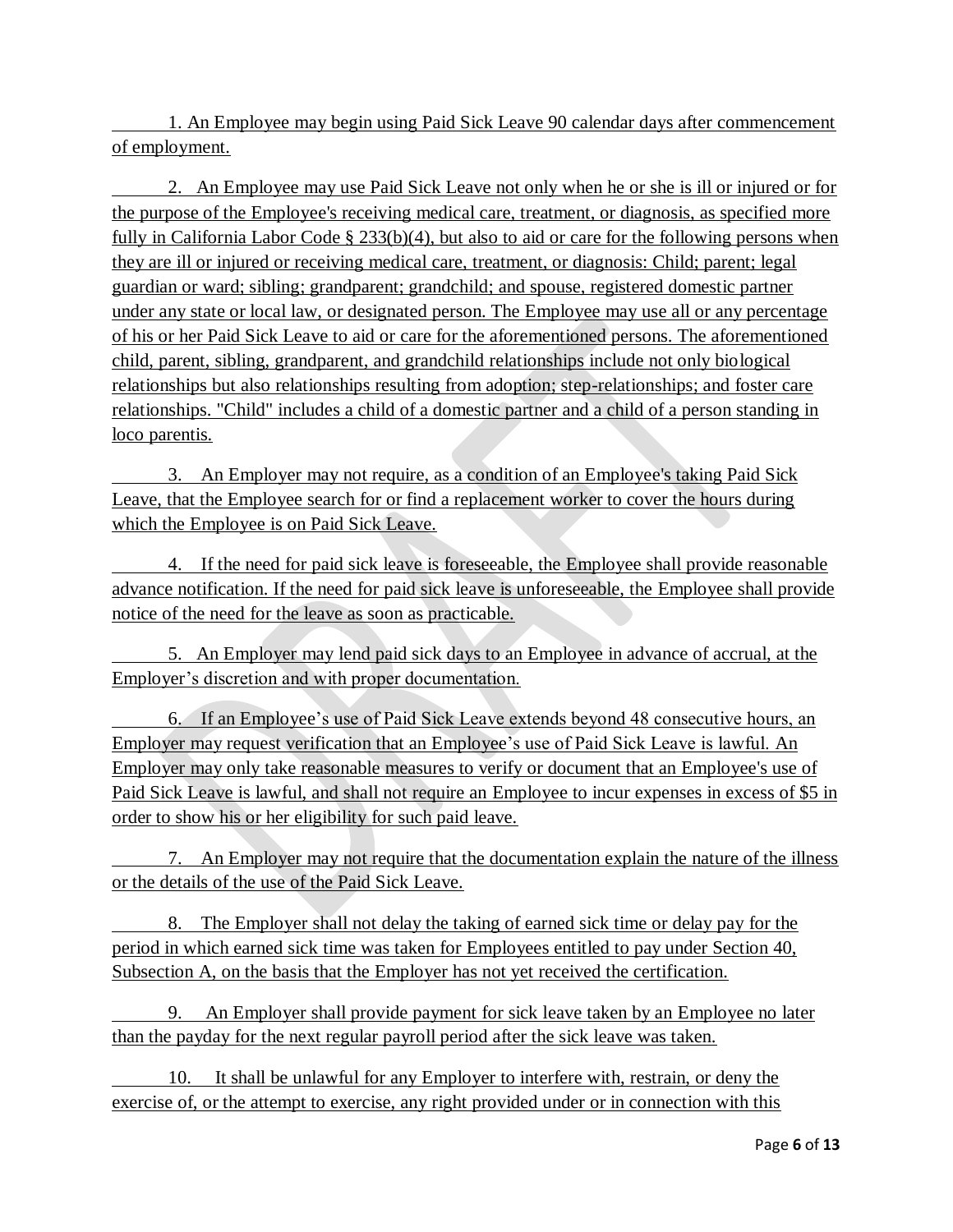section, including, but not limited to, by using the taking of earned sick time under this section as a negative factor in any employment action such as evaluation, promotion, disciplinary action or termination, or otherwise subjecting an Employee to discipline for the use of earned sick time under this section

 11. Employers who provide their Employees paid time off under a paid time off, vacation or other paid leave policy who make available an amount of paid time off sufficient to meet the accrual requirements of section A that may be used for the same purposes and under the same conditions as earned paid sick time under this section are not required by this Chapter to provide additional earned paid sick time.

# **13.99.050 Waiver Through Collective Bargaining.**

To the extent required or allowed by federal law, all or any portion of the applicable requirements of this Chapter may be waived in a bona fide collective bargaining agreement, provided that such waiver is explicitly set forth in such agreement in clear and unambiguous terms. (Ord. 7352-NS § 1 (part), 2014)

# **13.99.060 Notice, Posting and Payroll Records.**

A. By August 1 of each year, the Department shall publish and make available to Employers a bulletin announcing the adjusted Minimum Wage rate, which shall take effect on October 1 of that year. In conjunction with this bulletin, the Department shall by August 1 of each year publish and make available to Employers, in all languages spoken by more than five percent of the work force in the City, a notice suitable for posting by Employers in the workplace informing Employees of the current Minimum Wage rate and of their rights under this Chapter.

B. Every Employer shall post in a conspicuous place at any workplace or job site in the City where any Employee works the notice published each year by the Department informing Employees of the current Minimum Wage rate and of their rights under this Chapter, including Paid Sick Leave. Every Employer shall post such notices in any language spoken by at least five percent of the Employees at the work-place or job site. In instances where an Employee does not have a regular physical location where they perform their work, the Employer shall provide a copy of the MWO public notice to the Employee when they are hired or assigned to complete work within the City of Berkeley. The notice shall be provided to the employee before they commence work within the city limits and must be provided in the language most easily comprehended by the Employee. Every Employer shall also provide each Employee at the time of hire with the Employer's name, address, and telephone number in writing. Failure to post such notice shall render the Employer subject to administrative citation, pursuant to Section 90, Subsection A, of this Chapter.

C. Employers shall retain payroll records pertaining to Employees for a period of four years, and shall allow the City access to such records, with appropriate notice and at a mutually agreeable time, to monitor compliance with the requirements of this Chapter. Where an Employer does not maintain or retain adequate records documenting wages paid or does not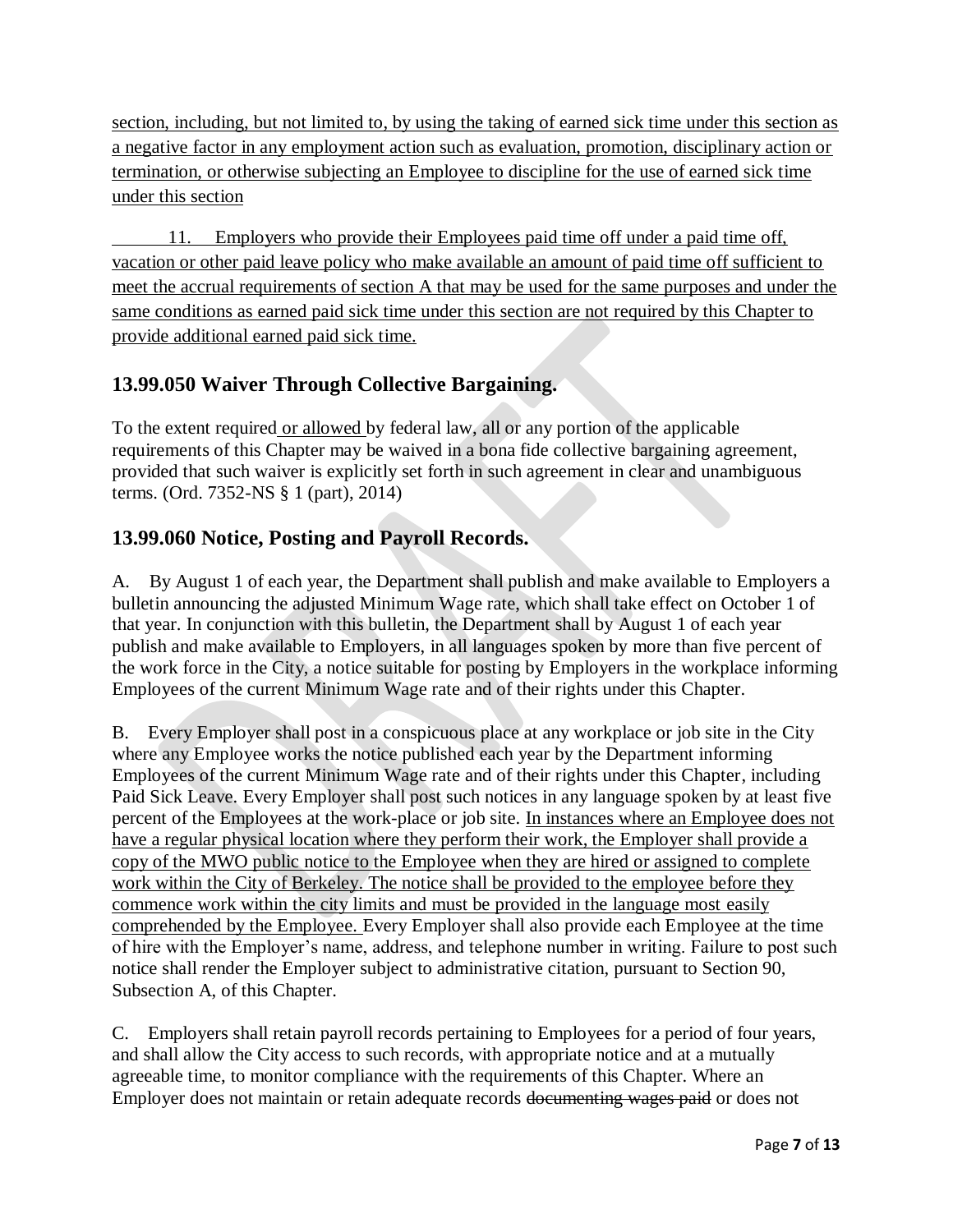allow the City reasonable access to such records, the Employee's account of how much he or she was paid shall be presumed to be accurate, absent clear and convincing evidence otherwise. Furthermore, failure to maintain such records or to allow the City reasonable access shall render the Employer subject to administrative citation, pursuant to Section 90, Subsection A, of this Chapter. Such records shall include the amount of hours worked, wages paid, and Paid Sick Leave accrued.

D. If a violation of this Chapter has been finally determined, the City shall require the Employer to post public notice of the Employer's failure to comply in a form determined by the City. Failure to post such notice shall render the Employer subject to administrative citation, pursuant to Section 90, Subsection A, of this Chapter. (Ord. 7352-NS § 1 (part), 2014)

E. Reporting of Paid Sick Leave. Employers shall include the number of hours of Paid Sick Leave accrued to date in such records that they provide to Employees at the end of each pay period. Failure to provide such records shall render the Employer subject to administrative citation, pursuant to Section 90, Subsection A, of this Chapter.

F. Reporting of Service Charges. Every Employer shall post a notice in a conspicuous place at any workplace or job site in the City where any Employee works explaining how Service Charges are distributed among Employees. Employers shall report the amount of money collected as Service Charges to Employees no later than the end of the pay period when they were collected. In order to ensure that the distribution of Service Charges is lawful, Employers shall, upon request by an Employee, make available their records of sales and associated Service Charges in a given pay period

# **13.99.070 Retaliation Prohibited.**

A. It shall be unlawful for an Employer or any other party to discriminate in any manner or take any adverse action (including action relating to any term, condition or privilege of employment) against any person in retaliation for exercising rights protected under this Chapter. Rights protected under this Chapter include, but are not limited to: the right to file a complaint or inform any person about any party's alleged noncompliance with this Chapter; and the right to inform any person of his or her potential rights under this Chapter or otherwise educate any person about this Chapter or to assist him or her in asserting such rights. Protections of this Chapter shall apply to any person who mistakenly, but in good faith, alleges noncompliance with this Chapter. Taking adverse action against a person within ninety (90) days of the person's exercise of rights protected under this Chapter shall raise a rebuttable presumption of having done so in retaliation for the exercise of such rights. Failure to comply with this provision shall render the Employer subject to administrative citation, pursuant to Section 90, Subsection A, of this Chapter. (Ord. 7352-NS § 1 (part), 2014)

B. No Employer may fund increases in compensation required by this Chapter, nor otherwise respond to the requirements of this Chapter, by reducing the compensation of any nonmanagement employees nor by reducing the pension, vacation, or other non-wage benefits of any such employees, nor by increasing charges to them for parking, meals, uniforms or other items. If an employer makes such adverse changes after receiving notice of the proposed ordinance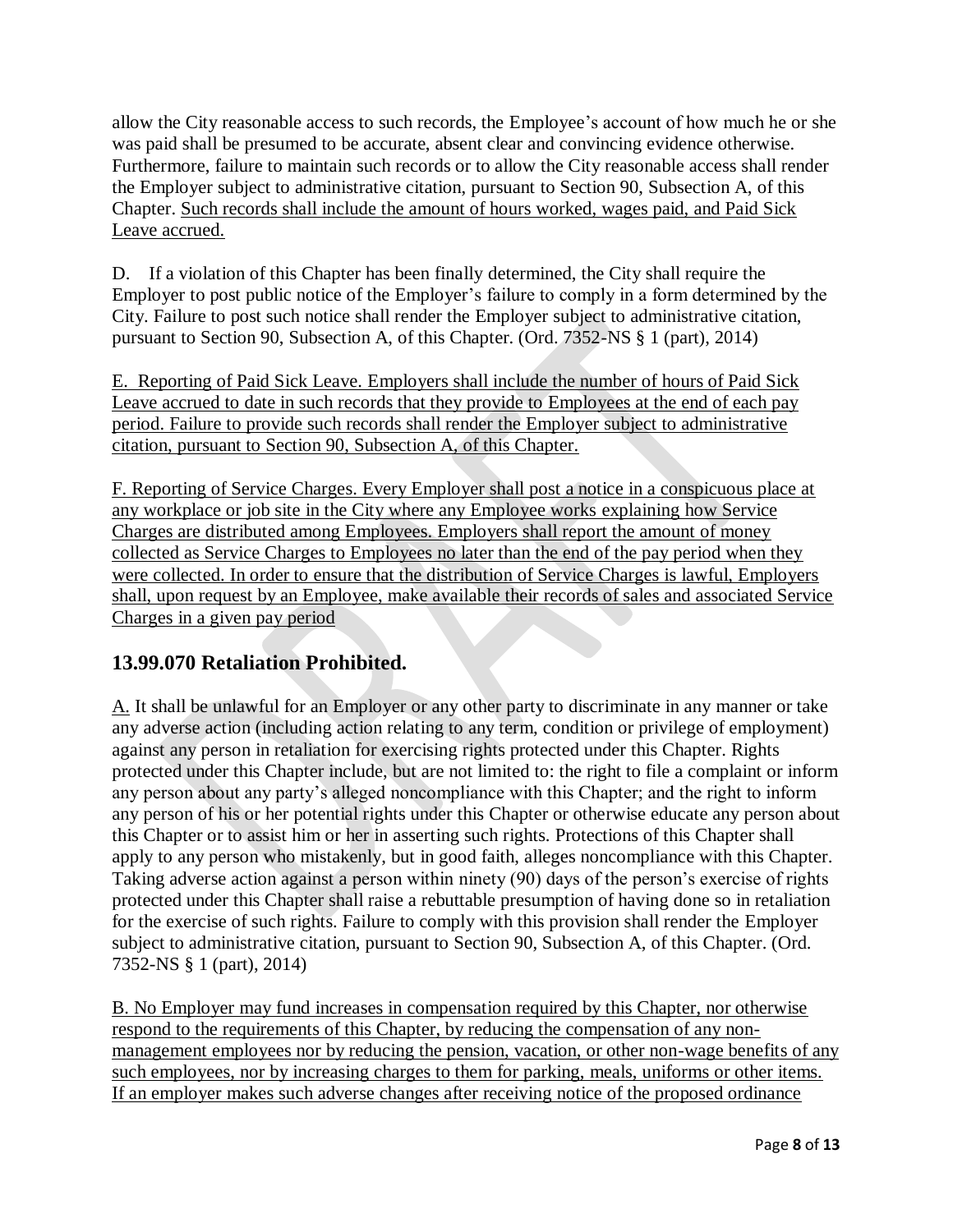giving rise to this Section, then upon the effective date of this Section such employer shall restore the conditions of the status quo ante.

# **13.99.080 Implementation.**

A. Guidelines. The Department shall be authorized to coordinate implementation and enforcement of this Chapter and may promulgate appropriate guidelines or rules for such purposes. The Department shall seek out partnerships with community-based organizations and collaborate with the Labor Commission to facilitate effective implementation and enforcement of this Chapter. Any guidelines or rules promulgated by the Department shall have the force and effect of law and may be relied on by Employers, Employees and other parties to determine their rights and responsibilities under this Chapter. Any guidelines or rules may establish procedures for ensuring fair, efficient and cost-effective implementation of this Chapter, including supplementary procedures for helping to inform Employees of their rights under this Chapter, for monitoring Employer compliance with this Chapter, and for providing administrative hearings to determine whether an Employer or other person has violated the requirements of this Chapter.

B. Reporting Violations. An Employee or any other person may report to the Department in writing any suspected violation of this Chapter. The Department shall encourage reporting pursuant to this subsection by keeping confidential, to the maximum extent permitted by applicable laws, the name and other identifying information of the Employee or person reporting the violation. Provided, however, that with the authorization of such person, the Department may disclose his or her name and identifying information as necessary to enforce this Chapter or other Employee protection laws. In order to further encourage reporting by Employees, if the Department notifies an Employer that the Department is investigating a complaint, the Department shall require the Employer to post or otherwise notify its Employees that the Department is conducting an investigation, using a form provided by the Department. Failure to post such notice shall render the Employer subject to administrative citation, pursuant to Section 90, Subsection A, of this Chapter.

C. Investigation. The Department shall be responsible for investigating any possible violations of this Chapter by an Employer or other person. The Department shall have the authority to inspect workplaces, interview persons and request the City Attorney to subpoena books, papers, records, or other items relevant to the enforcement of this Chapter.

D. Informal Resolution. The Department shall make every effort to resolve complaints informally, in a timely manner, and shall have a policy that the Department shall take no more than six months to resolve any matter, before initiating an enforcement action. The failure of the Department to meet these timelines within six months shall not be grounds for closure or dismissal of the complaint. (Ord. 7352-NS § 1 (part), 2014)

#### **13.99.090 Enforcement.**

A. Where prompt compliance is not forthcoming, the City and the Department shall take any appropriate enforcement action to secure compliance, including but not limited to the following: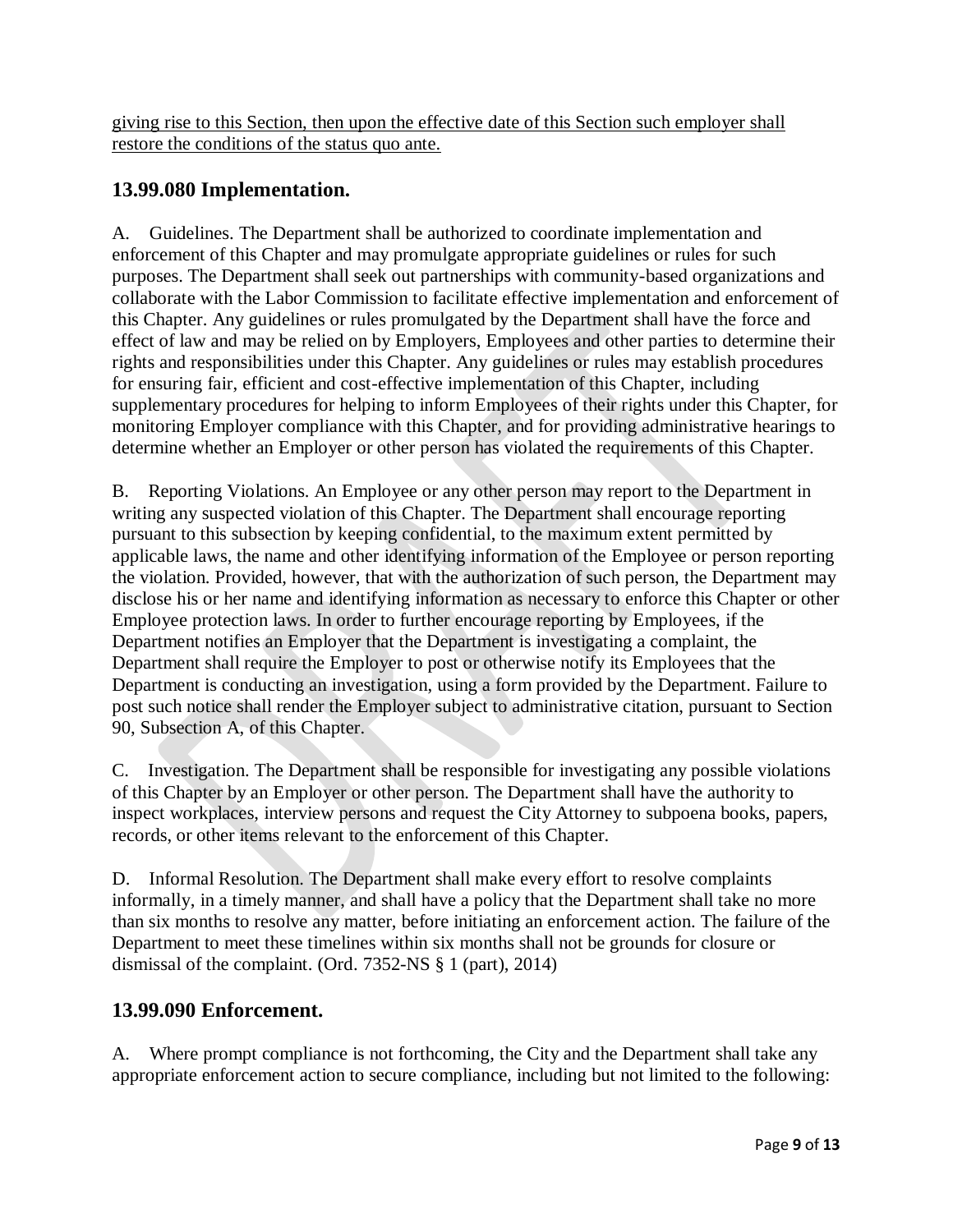1. The City may issue an Administrative Citation pursuant to Chapter [1.28](http://codepublishing.com/CA/Berkeley/html/Berkeley01/Berkeley0128/Berkeley0128.html#1.28) of the Berkeley Municipal Code. The amount of this fine shall vary based on the provision of this Chapter being violated, as specified below:

a. A fine of one thousand dollars (\$1,000.00) may be assessed for retaliation by an Employer against an Employee for exercising rights protected under this Chapter for each Employee retaliated against.

b. A fine of five hundred dollars (\$500.00) may be assessed for any of the following violations of this Chapter:

- i. Failure to post notice of the Minimum Wage rate
- ii. Failure to provide notice of investigation to Employees
- iii. Failure to post notice of violation to public
- iv. Failure to maintain payroll records for four years
- v. Failure to allow the City access to payroll records

vi. Failure to provide record of accrued Paid Sick Leave to Employees

vii. Failure to provide record of the amount and distribution of collected Service Charges to Employees

c. A fine equal to the total amount of appropriate remedies, pursuant to subsection E of this section. Any and all money collected in this way that is the rightful property of an Employee, such as back wages, interest, and civil penalty payments, shall be disbursed by the City in a prompt manner.

2. Alternatively, the City may pursue administrative remedies in accordance with the following procedures:

a. Whenever the City determines that a violation of any provision of this Chapter is occurring or has occurred, the City may issue a written compliance order to the Employer responsible for the violation.

b. A compliance order issued pursuant to this chapter shall contain the following information:

- i. The date and location of the violation;
- ii. A description of the violation;
- iii. The actions required to correct the violation;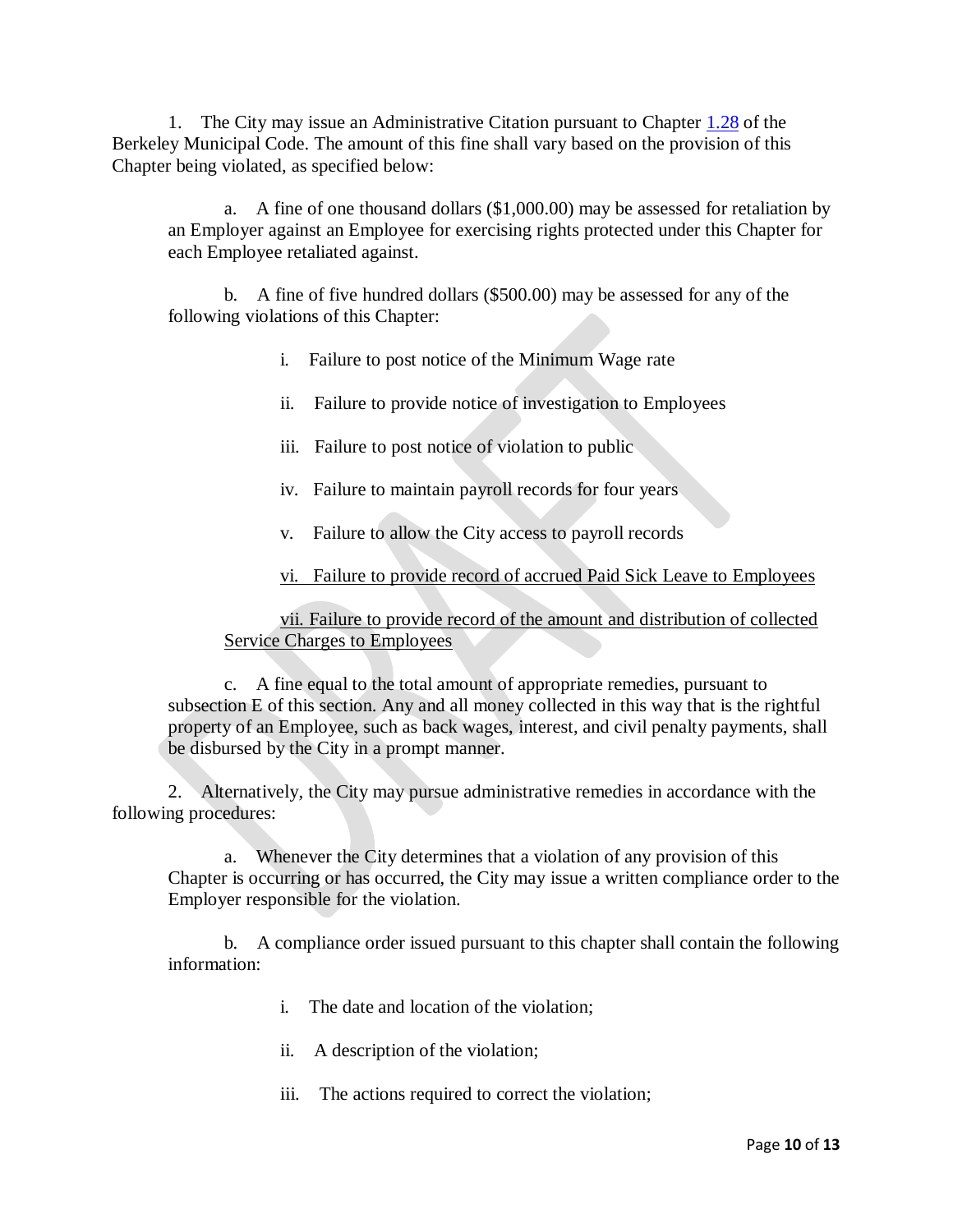iv. The time period after which administrative penalties will begin to accrue if compliance with the order has not been achieved;

v. Either a copy of this Chapter or an explanation of the consequences of noncompliance with this Chapter and a description of the hearing procedure and appeal process;

vi. A warning that the compliance order shall become final unless a written request for hearing before the City is received within fourteen days of receipt of the compliance order.

c. Following receipt of a timely request for a hearing, the City shall provide the Employer responsible for the violation with a hearing and, if necessary, a subsequent appeal to the City Council that affords the Employer due process. During the pendency of the hearing and any subsequent appellate process, the City will not enforce any aspect of the compliance order.

3. The City may initiate a civil action for injunctive relief and damages and civil penalties in a court of competent jurisdiction.

B. The City or Aany person aggrieved by a violation of this Chapter, any entity a member of which is aggrieved by a violation of this Chapter, or any other person or entity acting on behalf of the employee and all other employees affected by the employer's violations or on behalf of the public as provided for under applicable state law, may bring a civil action in a court of competent jurisdiction against the Employer or other person violating this Chapter and, upon prevailing, shall be awarded reasonable attorneys' fees and costs expenses and shall be entitled to such legal or equitable relief as may be appropriate to remedy the violation including, without limitation, the payment of any back wages unlawfully withheld, the payment of an additional sum as a civil penalty in the amount of \$50 to each Employee or person whose rights under this Chapter were violated for each day that the violation occurred or continued, reinstatement in employment and/or injunctive relief. Provided, however, that any person or entity enforcing this Chapter on behalf of the public as provided for under applicable state law shall, upon prevailing, be entitled only to equitable, injunctive or restitutionary relief to Employees, and reasonable attorneys' fees and costs.

C. This Section shall not be construed to limit an Employee's right to bring legal action for a violation of any other laws concerning wages, hours, or other standards or rights nor shall exhaustion of remedies under this Chapter be a prerequisite to the assertion of any right.

D. Except where prohibited by state or federal law, City agencies or departments may revoke or suspend any registration certificates, permits or licenses held or requested by the Employer until such time as the violation is remedied. The City shall not renew any such license of an Employer with outstanding violations, as finally determined under this Chapter, until such time as the violation is remedied.

E. The remedies for violation of this Chapter include but are not limited to: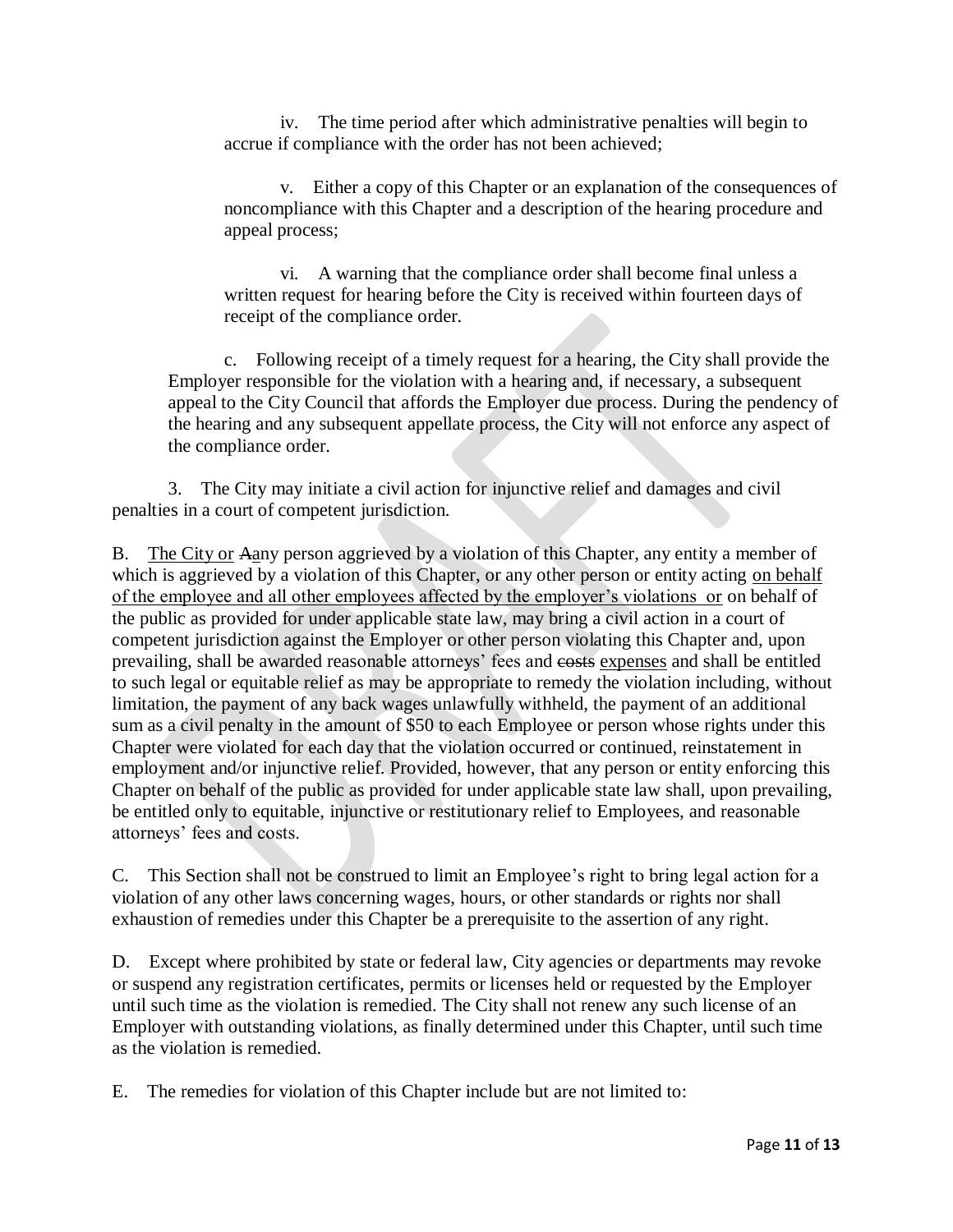1. Reinstatement, the payment of back wages unlawfully withheld, and the payment of an additional sum as a civil penalty in the amount of \$50 to each Employee or person whose rights under this Chapter were violated for each day or portion thereof that the violation occurred or continued, and fines imposed pursuant to other provisions of this Code or state law.

2. Interest on all due and unpaid wages at the rate of interest specified in subdivision (b) of Section [3289](http://leginfo.legislature.ca.gov/faces/codes_displaySection.xhtml?lawCode=CIV§ionNum=3289) of the California Civil Code, which shall accrue from the date that the wages were due and payable as provided in Part 1 (commencing with Section [200\)](http://leginfo.legislature.ca.gov/faces/codes_displaySection.xhtml?lawCode=LAB§ionNum=200) of Division 2 of the California Labor Code, to the date the wages are paid in full.

3. Reimbursement of the City's administrative costs of enforcement and reasonable attorney's fees.

4. If a repeated violation of this Chapter has been finally determined, the City may require the Employer to pay an additional sum as a civil penalty in the amount of \$50 to the City for each Employee or person whose rights under this Chapter were violated for each day or portion thereof that the violation occurred or continued, and fines imposed pursuant to other provisions of this Code or state law.

F. The remedies, penalties and procedures provided under this Chapter are cumulative and are not intended to be exclusive of any other available remedies, penalties and procedures established by law which may be pursued to address violations of this Chapter. Actions taken pursuant to this Chapter shall not prejudice or adversely affect any other action, civil or criminal, that may be brought to abate a violation or to seek compensation for damages suffered. (Ord. 7352-NS § 1 (part), 2014)

# **13.99.100 Relationship to Other Requirements.**

This Chapter provides for payment of a local Minimum Wage and shall not be construed to preempt or otherwise limit or affect the applicability of any other law, regulation, requirement, policy or standard that provides for payment of higher or supplemental wages or benefits, or that extends other protections. (Ord. 7352-NS § 1 (part), 2014)

# **13.99.110 Application Of Minimum Wage To Welfare-To-Work Programs.**

The Minimum Wage established under this Chapter shall apply to the Welfare-to-Work programs under which persons must perform work in exchange for receipt of benefits. Participants in Welfare-to-Work Programs within the City of Berkeley shall not, during a given benefits period, be required to work more than a number of hours equal to the value of all cash benefits received during that period, divided by the Minimum Wage. (Ord. 7352-NS § 1 (part),  $2014$ 

# **13.99.120 Fees.**

Nothing herein shall preclude the City Council from imposing a cost recovery fee on all Employers to pay the cost of administering this Chapter. (Ord. 7352-NS § 1 (part), 2014)